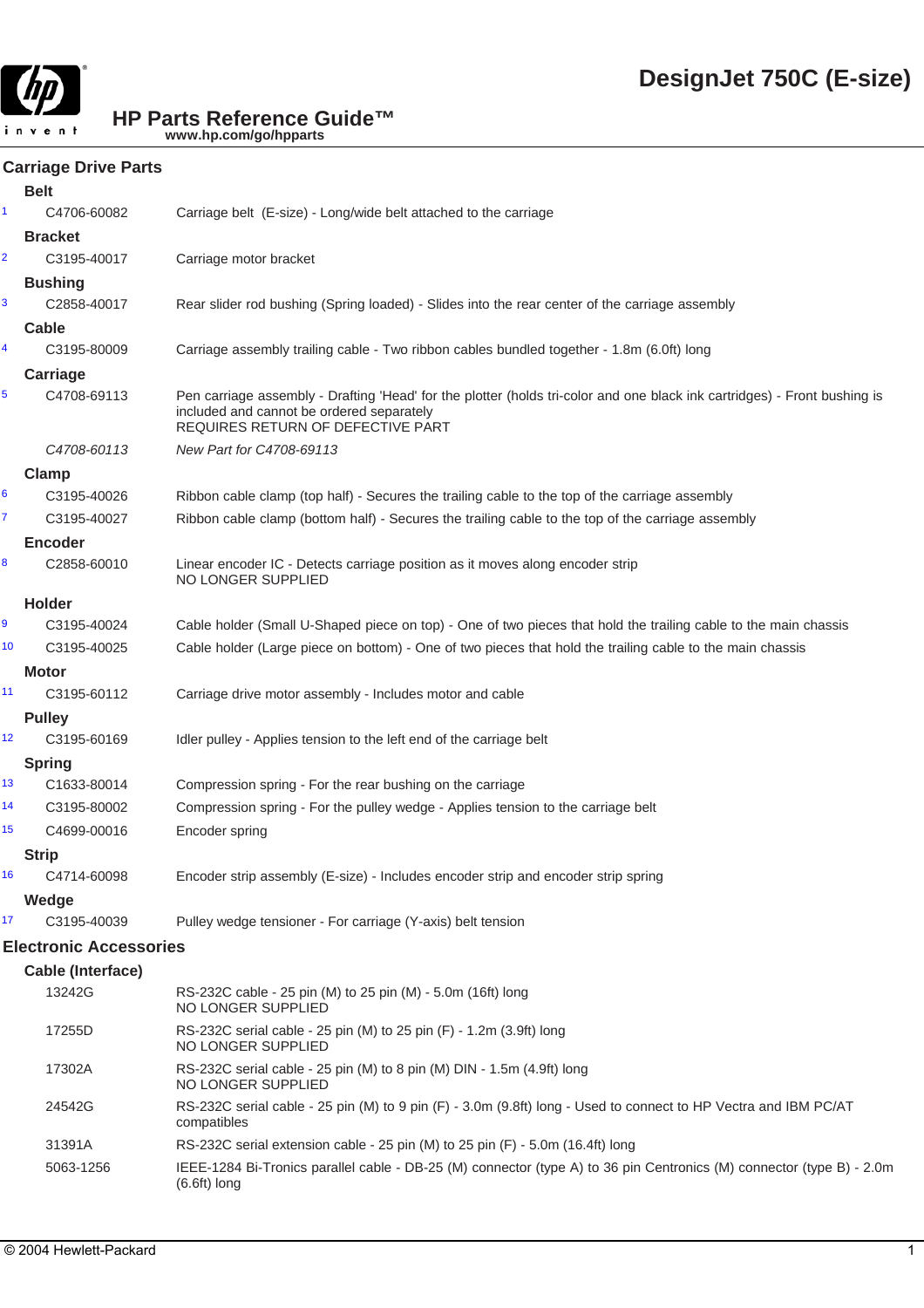

#### **Electronic Accessories**

| Cable (Interface)               |                                                                                                                                         |
|---------------------------------|-----------------------------------------------------------------------------------------------------------------------------------------|
| 5063-1257                       | IEEE-1284 Bi-Tronics parallel cable - DB-25 (M) connector (type A) to 36 pin Centronics (M) connector (type B) - 3.0m<br>$(9.8ft)$ long |
| C2913A                          | RS-232C serial cable - 25 pin (M) to 25 pin (F) - 1.2m (3.9ft) long<br>NO LONGER SUPPLIED                                               |
| C2950A                          | IEEE-1284 Bi-Tronics parallel cable - DB-25 (M) connector (type A) to 36 pin Centronics (M) connector (type B) - 2.0m<br>$(6.6ft)$ long |
| 5063-1256                       | New Part for C2950A                                                                                                                     |
| C2951A                          | IEEE-1284 Bi-Tronics parallel cable - DB-25 (M) connector (type A) to 36 pin Centronics (M) connector (type B) - 3.0m<br>$(9.8ft)$ long |
| C2990A                          | IEEE-1284 Bi-Tronics parallel cable - DB-25 (M) (type A) to 36 pin (M) Centronics (type B) - 1.8m (6ft) long<br>NO LONGER SUPPLIED      |
| C2991A                          | IEEE-1284 Bi-Tronics parallel cable - DB-25 (M) (type A) to 36 pin (M) Centronics (type B) - 3.0m (10ft) long<br>NO LONGER SUPPLIED     |
| <b>Memory (Product)</b>         |                                                                                                                                         |
| C3132A                          | 4MB, 70nS, 36-bit SIMM memory module - For HP LaserJet 4P, 4+, 4V, 5, 5N, 5M, 5P, 5Si<br>NO LONGER SUPPLIED                             |
| C3146-67901                     | New Part for C3132A                                                                                                                     |
| C3133A                          | 8MB, 70nS, 36-bit SIMM memory module - For HP LaserJet 4P, 4+, 4V, 5, 5N, 5M, 5P, 5Si<br>NO LONGER SUPPLIED                             |
| C3146-67901                     | New Part for C3133A                                                                                                                     |
| D2297A                          | 16MB, 70nS, 36-bit parity SIMM memory module<br>NO LONGER SUPPLIED                                                                      |
| D3578A                          | 32MB, 70nS, 36-bit parity SIMM memory module<br>NO LONGER SUPPLIED                                                                      |
| <b>Memory (SIMM)</b>            |                                                                                                                                         |
| C3132-67901                     | 4MB, 70nS, 36-bit parity SIMM memory module<br>NO LONGER SUPPLIED                                                                       |
| C3146-67901                     | New Part for C3132-67901                                                                                                                |
| C3133-67901                     | 8MB, 70nS, 36-bit parity SIMM memory module<br>NO LONGER SUPPLIED                                                                       |
| C3146-67901                     | New Part for C3133-67901                                                                                                                |
| C3146-67901                     | 16MB SIMM memory module                                                                                                                 |
| D2297-69001                     | 16MB, 70nS, 36-bit SIMM memory module<br>REQUIRES RETURN OF DEFECTIVE PART                                                              |
| D2297-63001                     | New Part for D2297-69001                                                                                                                |
| D2298-69001                     | 32MB, 70nS, 36-bit SIMM memory module<br><b>REQUIRES RETURN OF DEFECTIVE PART</b>                                                       |
| D3578-63001                     | New Part for D2298-69001                                                                                                                |
| D3578-69001                     | 32MB, 70nS, 36-bit parity SIMM memory module<br>REQUIRES RETURN OF DEFECTIVE PART                                                       |
| D3578-63001                     | New Part for D3578-69001                                                                                                                |
| <b>PostScript</b>               |                                                                                                                                         |
| C3198-60151                     | PostScript SIMM                                                                                                                         |
| C4707A                          | Adobe PostScript level 2 upgrade kit - Includes postscript ROM SIMM, Windows/Mac driver software and documentation                      |
| <b>Electronics/Power Supply</b> |                                                                                                                                         |
| Cable                           |                                                                                                                                         |

#### 42 C3196-60056 Power supply cable - Has 12 pin (F) connectors - 39.7cm (15.6 inches) long 43 C3196-60057 Ribbon cable assembly - Contains a 12 wire 1.1m (3.8ft) cable and a 14 wire 1.3m (4.2ft) cable - Connectors are a 28 pin (F) connector, three 6 pin (F) marked 'SVS', 'Bail', and 'Primer', a 4 pin (F), and a 4 pin (M)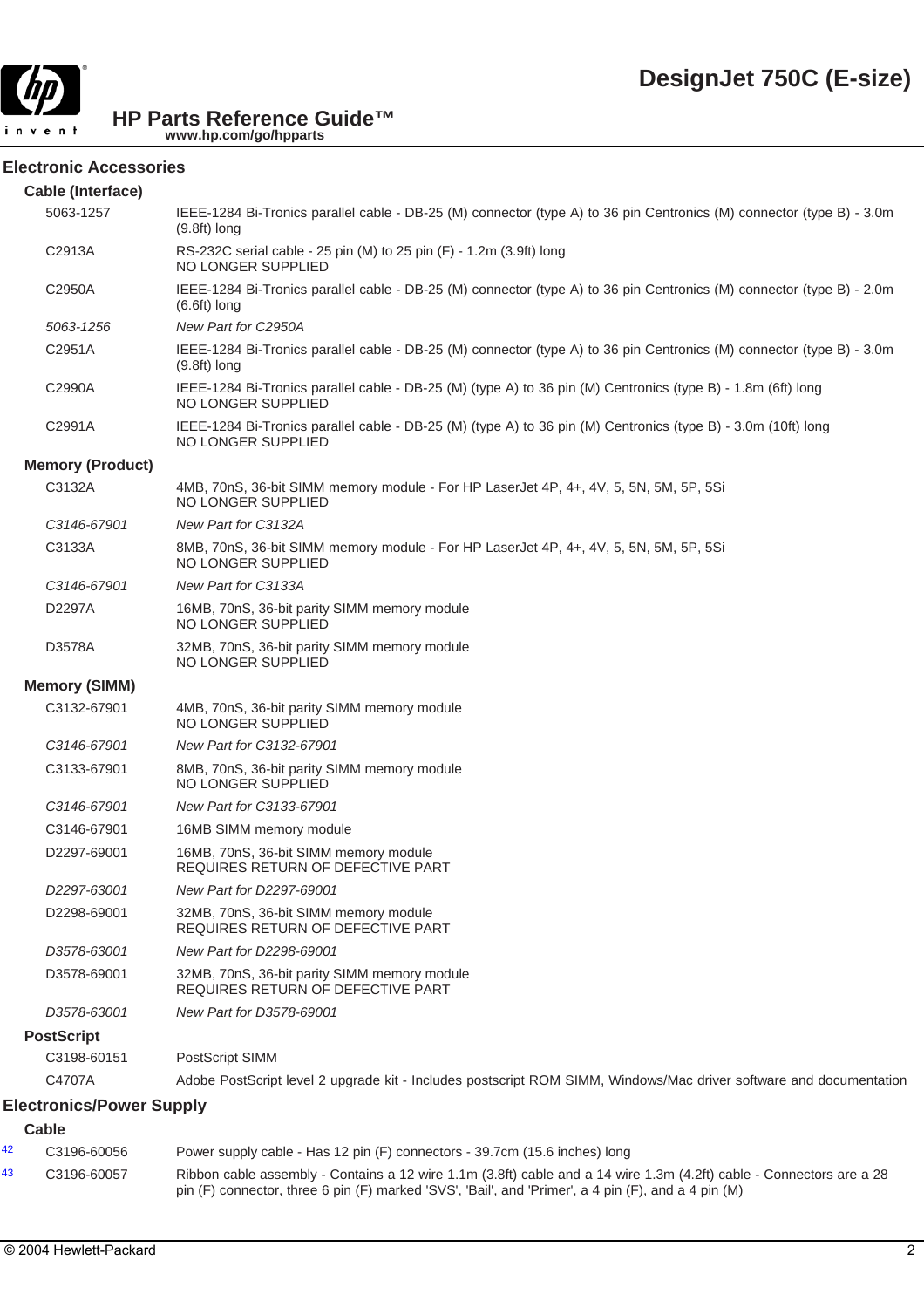

#### **Electronics/Power Supply**

|    | Fan                        |                                                                                                                                                                                   |
|----|----------------------------|-----------------------------------------------------------------------------------------------------------------------------------------------------------------------------------|
| 44 | C3190-60137                | Fan assembly                                                                                                                                                                      |
|    | <b>Firmware</b>            |                                                                                                                                                                                   |
|    | C3195-60151                | Code ROM SIMM (Firmware) (Ver. A.02.10) - Plugs into socket on the main logic board                                                                                               |
|    | <b>Front Panel</b>         |                                                                                                                                                                                   |
| 46 | C3195-60038                | Front (Control) panel and cable assembly - Includes function buttons and display                                                                                                  |
|    | Motor                      |                                                                                                                                                                                   |
| 47 | C3195-60009                | Bail stepper motor - Used to drive the bail assembly                                                                                                                              |
|    | <b>PC Board</b>            |                                                                                                                                                                                   |
| 48 | C3195-69101                | Main logic board - Includes integrated RS232-C (Serial) and bi-tronics/centronics (Parallel) interface ports<br>NO LONGER SUPPLIED                                                |
|    | <b>Power Cord</b>          |                                                                                                                                                                                   |
|    | 8120-0698                  | Power cord (Black) - 18 AWG, 2.3m (7.5ft) long - Has straight (F) receptacle (For 220V/240V in the USA and Canada)                                                                |
|    | 8120-1351                  | Power cord (Mint Gray) - 17 AWG, 2.3m (7.5ft) long - Has straight (F) receptacle (For 240V in the UK, Hong Kong,<br>Singapore, Malaysia, and Brunei)                              |
|    | 8120-1369                  | Power cord (Mint Gray) - 17 AWG, 2.0m (6.6ft) long - Has straight (F) receptacle (For 240V in Australia, New Zealand,<br>and China)                                               |
|    | 8120-1378                  | Power cord (Jade Gray) - 18 AWG, 2.3m (7.5ft) long - Has straight (F) receptacle (For 120V in USA, Canada, Latin<br>America, Korea, Taiwan, Thailand, Spain, Brazil, and Vietnam) |
|    | 8120-1689                  | Power cord (Mint Gray) - 17 AWG, 2.0m (6.6ft) long - Has straight (F) receptacle (For 220V in Europe, Bangladesh,<br>Indonesia, Pakistan, Burma, Sri Lanka, and Vietnam)          |
|    | 8120-2104                  | Power cord (Mint Gray) - 2.0m (6.6ft) long - Has straight (F) receptacle (For 220V in Switzerland)                                                                                |
|    | 8120-2956                  | Power cord (Mint Gray) - 2.0m (6.6ft) long - Has straight (F) receptacle (For 220V in Denmark)                                                                                    |
|    | 8120-4211                  | Power cord (Mint Gray) - 17 AWG, 2.0m (6.6ft) long - Has straight (F) receptacle (For 240V in South Africa and India)                                                             |
|    | <b>Power Supply</b>        |                                                                                                                                                                                   |
| 57 | 0950-2623                  | Switching power supply (Delta DPS-158ABA) - 100-240VAC input, 47-63Hz - Four DC outputs (5.15V, +12V, -12V,<br>24V), 158 watts                                                    |
|    | <b>Sensor</b>              |                                                                                                                                                                                   |
| 58 | C2858-60007                | Optical primer sensor - Used to determine initial position of the primer assembly cam                                                                                             |
| 59 | C3195-60015                | Sensor assembly (for lift-up window)                                                                                                                                              |
|    | <b>Wiring Harness</b>      |                                                                                                                                                                                   |
| 60 | C3195-60149                | AC wiring harness - Includes power switch, AC receptacle, and connector                                                                                                           |
|    | <b>External Case Parts</b> |                                                                                                                                                                                   |
|    | <b>Bin</b>                 |                                                                                                                                                                                   |
| 61 | C4706-60097                | Media bin - Wire rack that mounts to the plotter stand legs and cross brace                                                                                                       |
|    | <b>Cover</b>               |                                                                                                                                                                                   |
| 62 | C1633-00031                | MIO slot access cover                                                                                                                                                             |
| 63 | C3195-00009                | SIMM slot access cover - Metal cover that mounts to the back cover/panel on the electronic enclosure assembly                                                                     |
| 64 | C3196-60039                | Cover assembly - Metal center cover that lift-up viewing window mounts to - Includes 'T' shaped latches and mounting<br>screws                                                    |
| 65 | C3196-60053                | Back cover/panel - Metal cover for the electronic enclosure assembly                                                                                                              |
| 66 | C4705-60106                | Left end cover                                                                                                                                                                    |
| 67 | C4705-60114                | Right end cover - Has cut outs for the control panel buttons lights and display - Does NOT include an overlay                                                                     |
| 68 | C4706-60088                | Unicover assembly - Plastic cover which is used in place of the center cover, electrical cover assembly, SIMM cover,<br>and SIMM barrier                                          |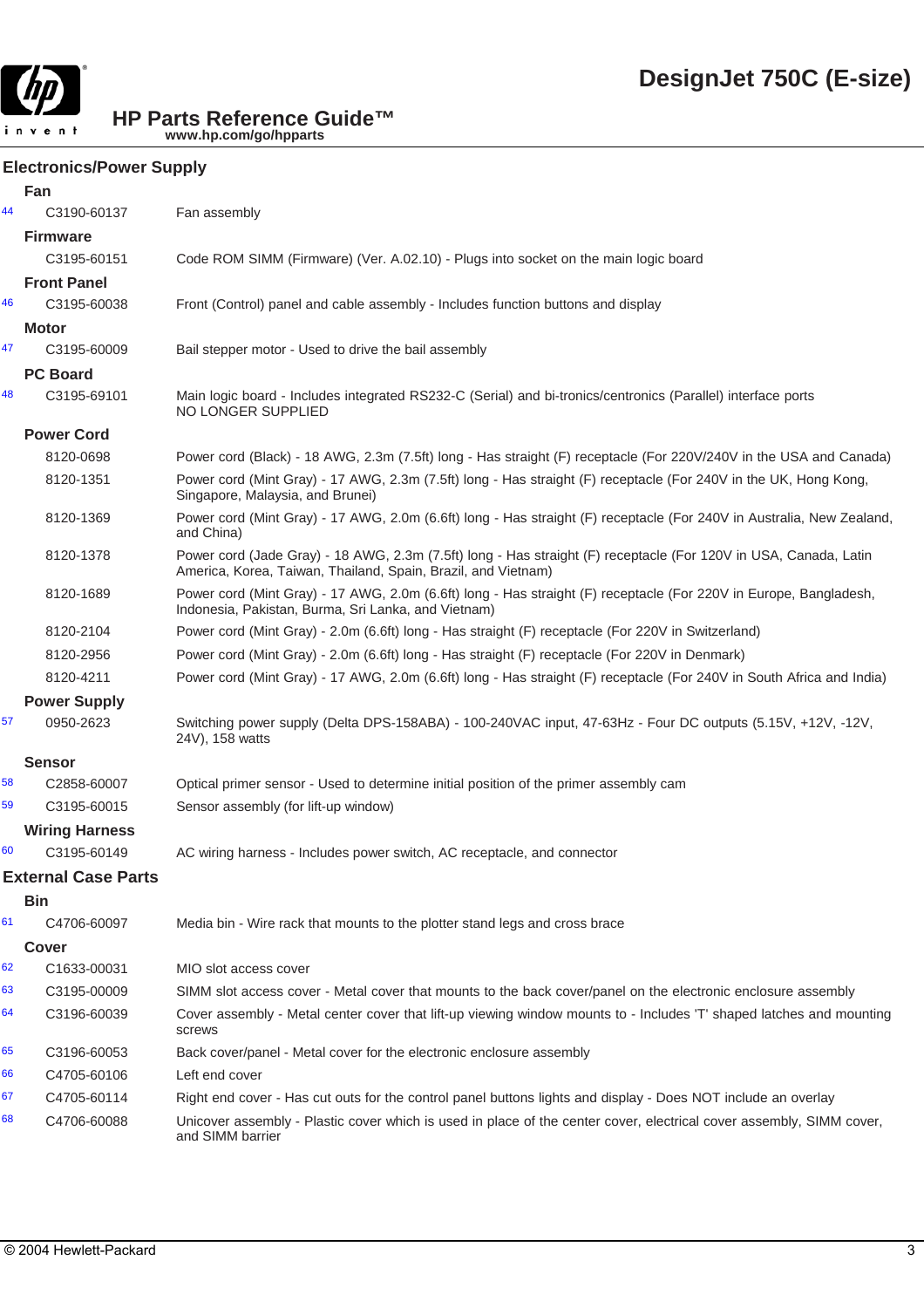

#### **External Case Parts**

|    | <b>Cross-Brace</b>         |                                                                                                                                                                                     |
|----|----------------------------|-------------------------------------------------------------------------------------------------------------------------------------------------------------------------------------|
| 69 | C3193-60001                | Cross-brace - Main structure that extends between stand legs                                                                                                                        |
|    | Foot                       |                                                                                                                                                                                     |
| 70 | C4696-60006                | Foot assembly (includes casters)                                                                                                                                                    |
|    | <b>Hardware</b>            |                                                                                                                                                                                     |
| 71 | 0624-0771                  | Plastite screw (threaded insert mold-in, Textron K40) - M4.0 x 0.7, 20mm long, Torx T15                                                                                             |
|    | <b>Hardware Kit</b>        |                                                                                                                                                                                     |
| 72 | C4704-60095                | Hardware kit for printer stand - Includes screwdriver, screws, washers, and media bin retaining clips                                                                               |
|    | <b>Housing</b>             |                                                                                                                                                                                     |
| 73 | C4706-60092                | Electronic housing assembly (PC board enclosure)                                                                                                                                    |
|    | <b>Keycap</b>              |                                                                                                                                                                                     |
| 74 | 5041-1203                  | Power switch keycap (White)                                                                                                                                                         |
|    | Latch                      |                                                                                                                                                                                     |
| 75 | C3195-40060                | Center cover latch - Two 'T' shaped latches are used to connect ends of center cover to left and right end covers                                                                   |
|    | Leg                        |                                                                                                                                                                                     |
| 76 | C4696-60007                | Leg assembly - Side support for the plotter - Does NOT include the foot assembly                                                                                                    |
|    | Nameplate/Logo             |                                                                                                                                                                                     |
| 77 | C3195-00019                | Nameplate - DesignJet 750C printer                                                                                                                                                  |
|    | Overlay                    |                                                                                                                                                                                     |
| 78 | C3195-60041                | Front panel overlay (Self adhesive) - Shows the function of the front panel buttons and indicator lights (English)                                                                  |
| 79 | C3195-60042                | Front panel overlay (Self adhesive) - Shows the function of the front panel buttons and indicator lights (Korean)                                                                   |
| 80 | C3195-60043                | Front panel overlay (Self adhesive) - Shows the function of the front panel buttons and indicator lights (Taiwan)                                                                   |
| 81 | C3195-60044                | Front panel overlay (Self adhesive) - Shows the function of the front panel buttons and indicator lights (German)                                                                   |
| 82 | C3195-60045                | Front panel overlay (Self adhesive) - Shows the function of the front panel buttons and indicator lights (French)                                                                   |
| 83 | C3195-60046                | Front panel overlay (Self adhesive) - Shows the function of the front panel buttons and indicator lights (Spanish)                                                                  |
| 84 | C3195-60047                | Front panel overlay (Self adhesive) - Shows the function of the front panel buttons and indicator lights (Italian)                                                                  |
| 85 | C3195-60048                | Front panel overlay (Self adhesive) - Shows the function of the front panel buttons and indicator lights (Japanese)                                                                 |
| 86 | C3195-60049                | Front panel overlay (Self adhesive) - Shows the function of the front panel buttons and indicator lights (Portuguese)                                                               |
| 87 | C3195-60050                | Front panel overlay (Self adhesive) - Shows the function of the front panel buttons and indicator lights (Chinese)                                                                  |
|    | <b>Window</b>              |                                                                                                                                                                                     |
| 88 | C4706-60087                | Lift-up viewing window                                                                                                                                                              |
|    | <b>Optional Interfaces</b> |                                                                                                                                                                                     |
|    | <b>Interface (Module)</b>  |                                                                                                                                                                                     |
| 89 | J4101-61011                | External JetDirect 300X print server module (10Base-T and 100Base-T) - Connects between printer parallel port and<br>LAN network - Does NOT include power module - (J4101A, J4101B) |
|    | <b>Interface (Product)</b> |                                                                                                                                                                                     |
| 90 | J2550B                     | EtherTwist (10Base-T) LAN interface board<br><b>NO LONGER SUPPLIED</b>                                                                                                              |
| 91 | J2552B                     | LAN & LocalTalk interface - Has EtherTwist (10Base-T), ThinLAN (10Base-2), and LocalTalk (DIN-8) connectors<br><b>NO LONGER SUPPLIED</b>                                            |
| 92 | J2555B                     | Token ring LAN interface board - DB-9 and RJ-45 connectors<br>NO LONGER SUPPLIED                                                                                                    |
| 93 | J2590A                     | External JetDirect LAN interface module with RJ-45 connector for EtherTwist (10Base-T) or 100VG/802.12 input and 3<br>parallel (DB-25) output connectors<br>NO LONGER SUPPLIED      |
| 94 | J2591A                     | External JetDirect LAN interface module and power module - Has EtherTwist (10Base-T) and ThinLAN (10Base-2)<br>connectors<br><b>NO LONGER SUPPLIED</b>                              |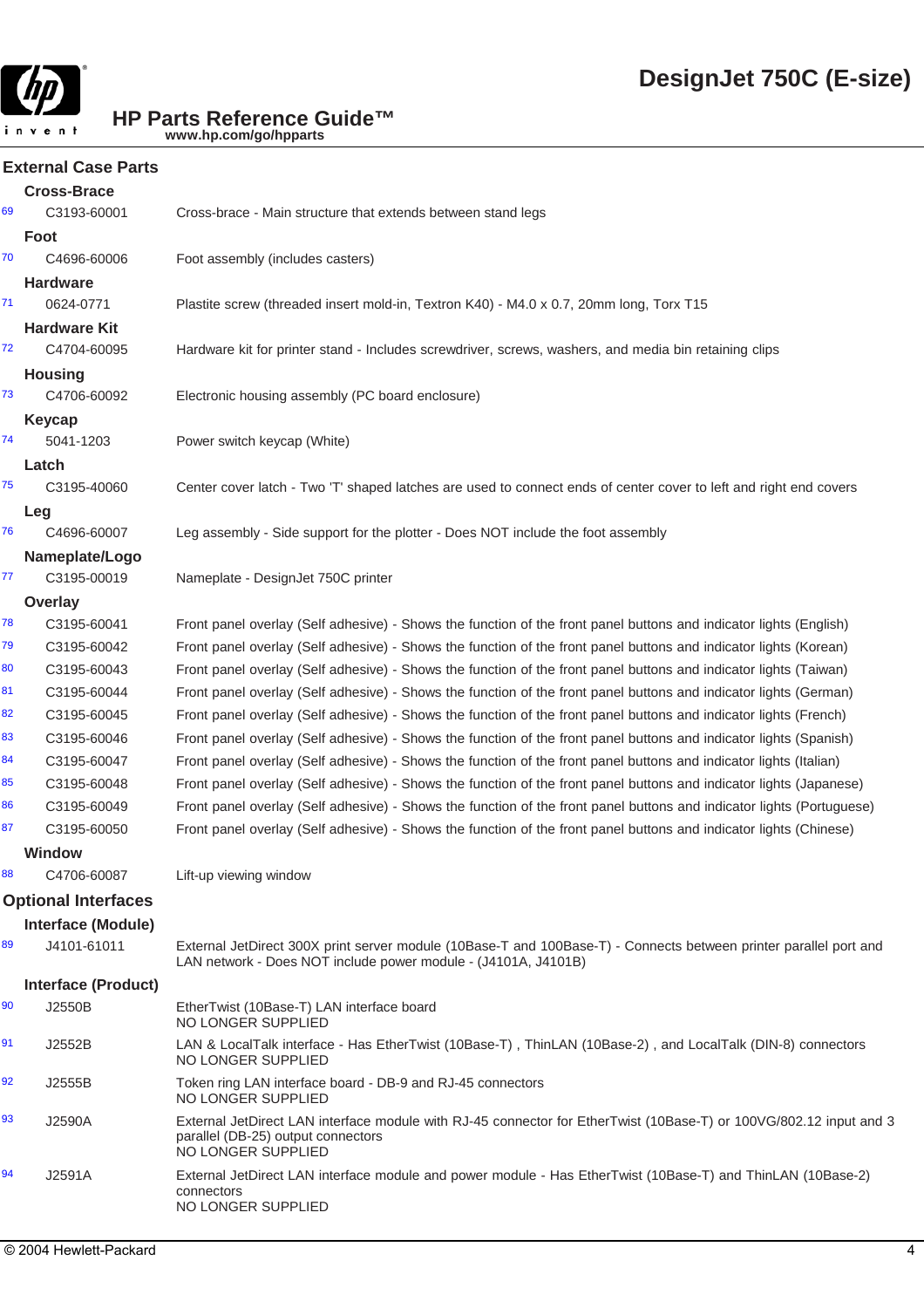

## **Optional Interfaces**

|     | <b>Interface (Product)</b>  |                                                                                                                                                                                               |
|-----|-----------------------------|-----------------------------------------------------------------------------------------------------------------------------------------------------------------------------------------------|
| 95  | J3258B                      | External JetDirect 170X LAN interface module - Interfaces a parallel printer to an ethernet 10Base-T (RJ-45) LAN                                                                              |
| 96  | J3264A                      | External JetDirect 500X token ring interface module - Interfaces up to 3 parallel printers to a token ring (DB-9 or RJ-45)<br>LAN                                                             |
| 97  | J3265A                      | External JetDirect 500X LAN interface module - Interfaces up to 3 parallel printers to an ethernet 10Base-T (RJ-45),<br>10Base2 (BNC), or 100Base-TX (RJ-45) LAN                              |
|     | <b>Module</b>               |                                                                                                                                                                                               |
| 98  | J2382-69003                 | External JetDirect LAN interface module with ethertwist (10Base-T) and ThinLAN (10BASE-2) connectors                                                                                          |
| 99  | J2383-61005                 | External token ring interface module - Has DB-9 connector                                                                                                                                     |
| 100 | J2590-69001                 | External JetDirect LAN interface module with RJ-45 connector for ethertwist (10Base-T) or 100VG/802.12 input and 3<br>parallel (DB-25) output connectors<br>REQUIRES RETURN OF DEFECTIVE PART |
|     | J2590-61011                 | New Part for J2590-69001                                                                                                                                                                      |
| 101 | J2591-69001                 | External JetDirect LAN interface module with ethertwist (10Base-T) and ThinLAN (10BASE-2) connectors                                                                                          |
| 102 | J2592-69001                 | External JetDirect LAN interface module with ethertwist (10Base-T) connector<br>REQUIRES RETURN OF DEFECTIVE PART                                                                             |
|     | J2592-61001                 | New Part for J2592-69001                                                                                                                                                                      |
| 103 | J2593-69001                 | External JetDirect LAN interface module with Ethertwist (10Base-T) and ThinLAN (10BASE-2) input connectors and 3<br>parallel (DB-25) output connectors - (part of J2593A)                     |
| 104 | J2594-69001                 | External JetDirect token ring interface module with DB-9 and RJ-45 input connectors and 3 parallel (DB-25) output<br>connectors - (part of J2594A)<br>REQUIRES RETURN OF DEFECTIVE PART       |
|     | J2594-61011                 | New Part for J2594-69001                                                                                                                                                                      |
| 105 | J3258-61011                 | External JetDirect LAN interface module with EtherTwist (10Base-T) connector - (J3258A, J3258B)                                                                                               |
| 106 | J4102-69011                 | External JetDirect LAN interface module with EtherTwist (10Base-T) connector - (J4102A, J4102B)<br>REQUIRES RETURN OF DEFECTIVE PART                                                          |
|     | J4102-61011                 | New Part for J4102-69011                                                                                                                                                                      |
|     | <b>Module (Product)</b>     |                                                                                                                                                                                               |
| 107 | J4101B                      | External JetDirect LAN interface module with EtherTwist (10Base-T/Base-TX) connector                                                                                                          |
| 108 | J4102B                      | External JetDirect LAN interface module with EtherTwist (10Base-T) connector                                                                                                                  |
|     | <b>PC Board (Interface)</b> |                                                                                                                                                                                               |
| 109 | J2550-69013                 | EtherTwist 10Base-T LAN interface board                                                                                                                                                       |
| 110 | J2552-69013                 | LAN and LocalTalk interface - EtherTwist (10Base-T), ThinLAN (10Base-2), and LocalTalk (DIN-8) connectors                                                                                     |
| 111 | J2555-69013                 | Token ring LAN interface board - DB-9 and RJ-45 connectors                                                                                                                                    |
|     | <b>Power Cord</b>           |                                                                                                                                                                                               |
|     | 8120-1351                   | Power cord (Mint Gray) - 17 AWG, 2.3m (7.5ft) long - Has straight (F) receptacle (For 240V in the UK, Hong Kong,<br>Singapore, Malaysia, and Brunei)                                          |
|     | 8120-1369                   | Power cord (Mint Gray) - 17 AWG, 2.0m (6.6ft) long - Has straight (F) receptacle (For 240V in Australia, New Zealand,<br>and China)                                                           |
|     | 8120-1378                   | Power cord (Jade Gray) - 18 AWG, 2.3m (7.5ft) long - Has straight (F) receptacle (For 120V in USA, Canada, Latin<br>America, Korea, Taiwan, Thailand, Spain, Brazil, and Vietnam)             |
|     | 8120-1689                   | Power cord (Mint Gray) - 17 AWG, 2.0m (6.6ft) long - Has straight (F) receptacle (For 220V in Europe, Bangladesh,<br>Indonesia, Pakistan, Burma, Sri Lanka, and Vietnam)                      |
|     | 8120-2104                   | Power cord (Mint Gray) - 2.0m (6.6ft) long - Has straight (F) receptacle (For 220V in Switzerland)                                                                                            |
|     | 8120-2956                   | Power cord (Mint Gray) - 2.0m (6.6ft) long - Has straight (F) receptacle (For 220V in Denmark)                                                                                                |
|     | 8120-4753                   | Power cord (Flint Gray) - 18 AWG, 2.3m (7.5ft) long - Has straight (F) receptacle (For 100V in Japan)                                                                                         |
|     | 8120-6302                   | 'Daisy chain' power cord (Dove Gray) - 18 AWG, 1.2m (4.0ft) long - Has C14 (M) plug for power input and C13 (F) plug<br>for power output                                                      |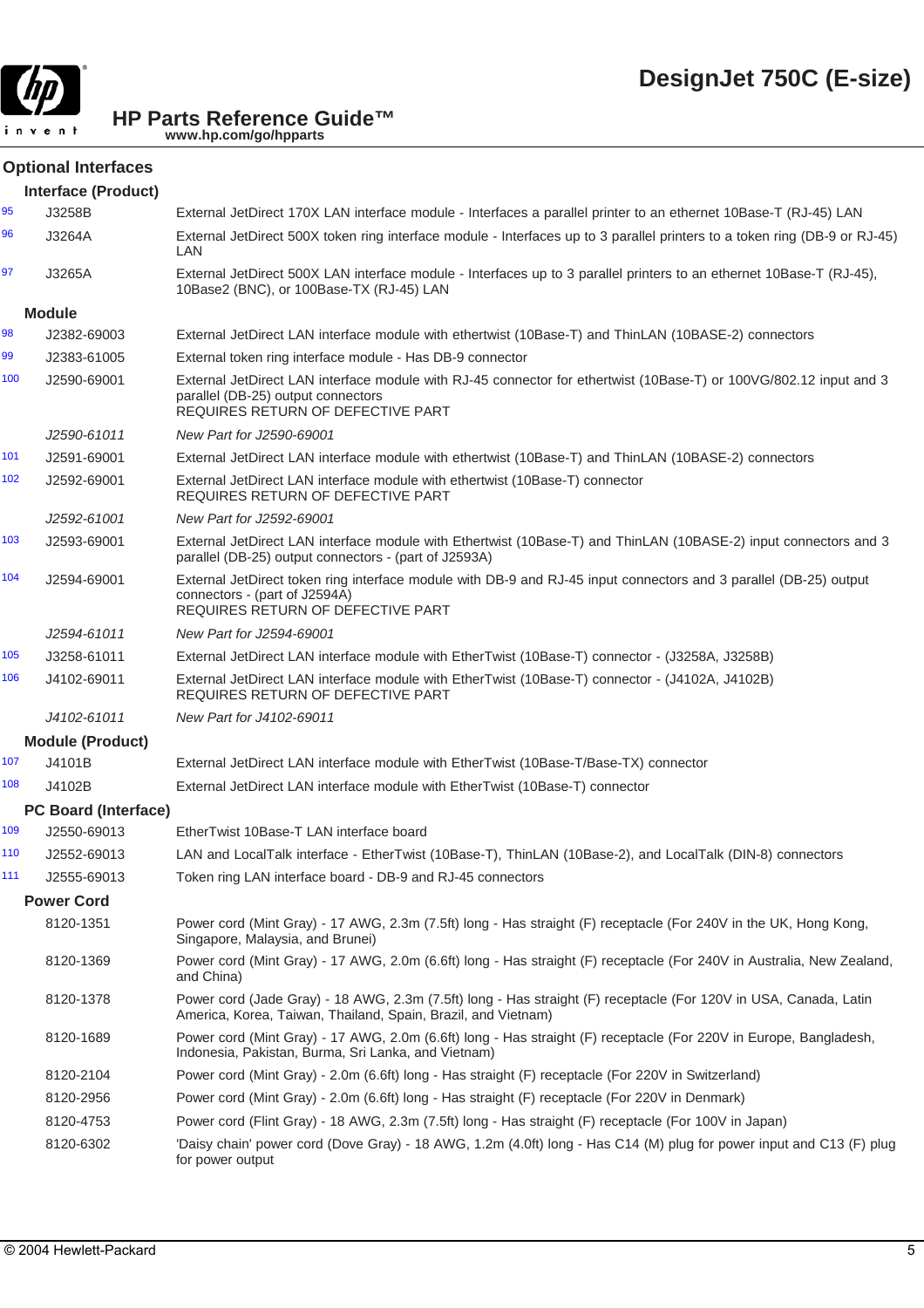

#### **Optional Interfaces**

| <b>Power Module</b>      |                                                                                                                                                                                                                                                                      |
|--------------------------|----------------------------------------------------------------------------------------------------------------------------------------------------------------------------------------------------------------------------------------------------------------------|
| 0950-2372                | Power supply module - 100-240VAC input, 47-63Hz, requires separate AC power cord - 5VDC output, 1A, 5 watts - For<br>J2382/83A/B                                                                                                                                     |
| 0950-3169                | Wall mount power supply module - 110-127V AC 57-63Hz input - 13V DC output at 300mA (USA, Canada) - For use<br>with the J2592A external JetDirect LAN interface module                                                                                               |
| 0950-3170                | Power supply module - 209-253VAC input, 47-53Hz - 13VDC output, 300mA (Europe, Israel) - For use with the J2592A<br>external JetDirect LAN interface module                                                                                                          |
| 0950-3171                | Power supply module - 220-240VAC input, 47-53Hz - 13VDC output, 300mA (U.K., Hong Kong) - For use with the<br>J2592A external JetDirect LAN interface module                                                                                                         |
| 0950-3172                | Power supply module - 240VAC input, 47-53Hz - 13VDC output, 300mA (Australia) - For use with the J2592A external<br>JetDirect LAN interface module                                                                                                                   |
| 0950-3348                | Wall mount power supply module (MEI-AH ED12006) - 110-127VAC input, 57-63Hz - 13VDC output, 800mA, 10.4 watts<br>(for use in the United States and Canada) - For models J2590/91/93/94A, J2964A, J3258A/B, J3263/64/65A, J3282B,<br>J4101A/B, J4102A/B               |
| 0950-3349                | Wall mount power supply module (MEI-AH ED12007) - 230VAC input, 47-53Hz - 13VDC output, 800mA, 10.4 watts (for<br>use in Europe and Israel) - For JetDirect/infrared interface models J2590/91/93/94A, J2964A, J3258A/B, J3263/64/65A,<br>J3282B, J4101A/B, J4102A/B |
| 0950-3350                | Wall mount power supply module (MEI-AH ED12008) - 220-240VAC input, 47-53Hz - 13VDC output, 800mA, 10.4 watts<br>(for use in the United Kingdom) - For JetDirect/infrared interfaces J2590/91/93/94A, J2964A, J3258A/B, J3263/64/65A,<br>J3282B, J4101A/B, J4102A/B  |
| 0950-3351                | Wall mount power supply module (MEI-AH ED12009) - 220VAC input, 47-63Hz - 13VDC output, 800mA, 10.4 watts (for<br>use in South Korea) - For JetDirect/infrared interface models J2590/91/93/94A, J2964A, J3258A/B, J3263/64/65A,<br>J3282B, J4101A/B, J4102A/B       |
| 0950-3352                | Wall mount power supply module (MEI-AH ED12010) - 100VAC input, 47-63Hz - 13VDC output, 800mA, 10.4 watts (for<br>use in Japan) - For JetDirect/infrared interface models J2590/91/93/94A, J2964A, J3258A/B, J3263/64/65A, J3282B,<br>J4101A/B, J4102A/B             |
| 0950-3354                | Wall mount power supply module (MEI-AH ED12010) - 220-250VAC input, 47-53Hz - 13VDC output, 800mA, 10.4 watts<br>(for use in South Africa) - For JetDirect/infrared interface models J2590/91/93/94A, J2964A, J3258A/B, J3263/64/65A,<br>J3282B, J4101A/B, J4102A/B  |
| 9100-5176                | Wall mount power supply module (Leader Electronics 48130625HK) - 200VAC input, 48-52Hz - 13VDC output, 625mA<br>(Hong Kong) - For JetDirect Modules and Infrared Interface Models J2590/91/93/94A, J2964A, J3258A/B,<br>J3263/64/65A, J3282B, J4101A/B, J4102A/B     |
| 0950-3350                | New Part for 9100-5176                                                                                                                                                                                                                                               |
| <b>Other Accessories</b> |                                                                                                                                                                                                                                                                      |
| <b>CD-ROM (Support)</b>  |                                                                                                                                                                                                                                                                      |
| C7769-90066              | DesignJet support CD ROM - Version A.04.01 - Has product information, user's manuals, service manuals, diagnostic<br>software, test drawings, newsletters, and service notes                                                                                         |
| <b>Cartridge</b>         |                                                                                                                                                                                                                                                                      |
| 51644C                   | Cyan (Blue) ink cartridge (for USA)                                                                                                                                                                                                                                  |
| 51644CA                  | Cyan (Blue) ink cartridge (for Asia/Pacific)                                                                                                                                                                                                                         |
| 51644CE                  | Cyan (Blue) ink cartridge (for Europe)                                                                                                                                                                                                                               |
| 51644CL                  | Cyan (Blue) ink cartridge (for Latin America)                                                                                                                                                                                                                        |
| 51644M                   | Magenta (Red) ink cartridge (for USA)                                                                                                                                                                                                                                |
| 51644MA                  | Magenta (Red) ink cartridge (for Asia/Pacific)                                                                                                                                                                                                                       |
| 51644ME                  | Magenta (Red) ink cartridge (for Europe)                                                                                                                                                                                                                             |

- 51644ML Magenta (Red) ink cartridge (for Latin America)
- 51644Y Yellow ink cartridge (for USA)
- 51644YA Yellow ink cartridge (for Asia/Pacific)
- 51644YE Yellow ink cartridge (for Europe)
- 51644YL Yellow ink cartridge (for Latin America)
- 51645A Black print cartridge (High capacity) Prints approximately 840 pages based on 5% density on a 8 inch by 10 inch print area (for USA)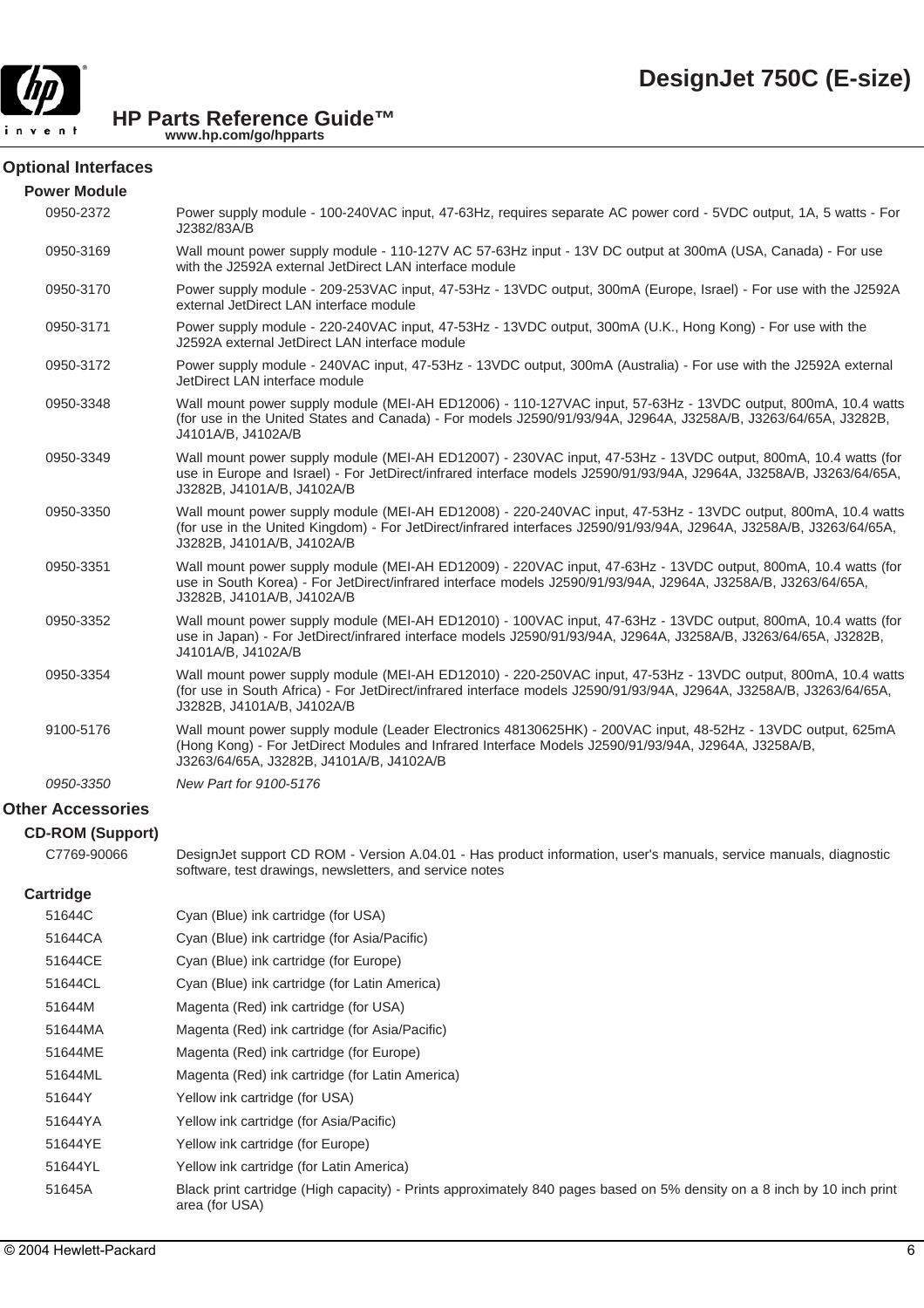

| <b>Cartridge</b>         |                                                                                                                                                                                                              |
|--------------------------|--------------------------------------------------------------------------------------------------------------------------------------------------------------------------------------------------------------|
| 51645AA                  | Black print cartridge (High capacity) - Prints approximately 840 pages based on 5% density on a 8 inch by 10 inch print<br>area (for Asia/Pacific)                                                           |
| 51645AC                  | Black print cartridge (high capacity) - Prints approximately 840 pages based on 5% density on a 8 inch by 10 inch print<br>area (for Canada)                                                                 |
| 51645AE                  | Black print cartridge (high capacity) - Prints approximately 840 pages based on 5% density on a 8 inch by 10 inch print<br>area (for Europe)                                                                 |
| 51645AL                  | Black print cartridge (high capacity) - Prints approximately 840 pages based on 5% density on a 8 inch by 10 inch print<br>area (for Latin America)                                                          |
| 51645G                   | Black print cartridge (economy) - Prints approximately 415 pages based on 5% density on a 8 inch by 10 inch print area<br>(for USA)                                                                          |
| 51645GA                  | Black print cartridge (economy) - Prints approximately 415 pages based on 5% density on a 8 inch by 10 inch print area<br>(for Asia/Pacific)                                                                 |
| 51645GC                  | Black print cartridge (economy) - Prints approximately 415 pages based on 5% density on a 8 inch by 10 inch print area<br>(for Canada)                                                                       |
| 51645GE                  | Black print cartridge (economy) - Prints approximately 415 pages based on 5% density on a 8 inch by 10 inch print area<br>(for Europe)                                                                       |
| 51645GL                  | Black print cartridge (economy) - Prints approximately 415 pages based on 5% density on a 8 inch by 10 inch print area<br>(for Latin America)                                                                |
| C6613AN                  | Black print cartridges (High capacity) - (2 pack of 51645A) each prints approximately 840 pages based on 5% density on<br>a 8 inch (20.3cm) by 10 inch (25.4cm) print area (for USA)<br>NO LONGER SUPPLIED   |
| <b>Cleaning Supplies</b> |                                                                                                                                                                                                              |
| C6247A                   | DesignJet cleaning kit - Includes cleaning solution and 20 cleaning rags                                                                                                                                     |
| Kit                      |                                                                                                                                                                                                              |
| C4698A                   | Color management kit - Includes pantone tables for Windows & Macintosh applications, Kodak precision profiles,<br>Photoshop & IGC profiles in 4 disks, and color management user guide<br>NO LONGER SUPPLIED |
| Label                    |                                                                                                                                                                                                              |
| C3195-00057              | Safety label - Provides warning that encoder strip is sharp                                                                                                                                                  |
| Lubricant                |                                                                                                                                                                                                              |
| 6040-0854                | Synthetic Oil (1/2oz Plastic Bottle - for lubricating the front and rear slider rods                                                                                                                         |
| 6040-0855                | Synthetic oil - 4oz (113g) plastic bottle                                                                                                                                                                    |
| <b>Maintenance Kit</b>   |                                                                                                                                                                                                              |
| C3195-69166              | Maintenance kit - Includes service station (spittoon) assembly, carriage (Y-Axis) motor, encoder strip, and lubricating oil<br>REQUIRES RETURN OF DEFECTIVE PART                                             |
| C3195-60166              | New Part for C3195-69166                                                                                                                                                                                     |
| <b>Manual</b>            |                                                                                                                                                                                                              |
| 5959-9733                | HP-GL/2 & HP RTL reference guide - Programming information, handbook for developers                                                                                                                          |
| C4705-90000              | DesignJet 700, 750C, 750C plus and 755CM service manual (2nd edition, August 1996) - Note: Coverage limited to<br>C3195A, C3196A, C3198A, C3198B, C4705A, C4706A, C4708A, and C4709A                         |
| <b>Manual Kit</b>        |                                                                                                                                                                                                              |
| C3195-60061              | DesignJet 750C manual kit - Includes user's guide, quick reference guide and front panel overlay (English)<br>NO LONGER SUPPLIED                                                                             |
| C3195-60062              | DesignJet 750C manual kit - Includes user's guide, quick reference guide and front panel overlay (Korean)<br>NO LONGER SUPPLIED                                                                              |
| C3195-60063              | DesignJet 750C manual kit - Includes user's guide, quick reference guide and front panel overlay (for taiwan)<br>NO LONGER SUPPLIED                                                                          |
| C3195-60064              | DesignJet 750C manual kit - Includes user's guide, quick reference guide and front panel overlay (German)<br>NO LONGER SUPPLIED                                                                              |
| C3195-60065              | DesignJet 750C manual kit - Includes user's guide, quick reference guide and front panel overlay (French)<br>NO LONGER SUPPLIED                                                                              |
|                          |                                                                                                                                                                                                              |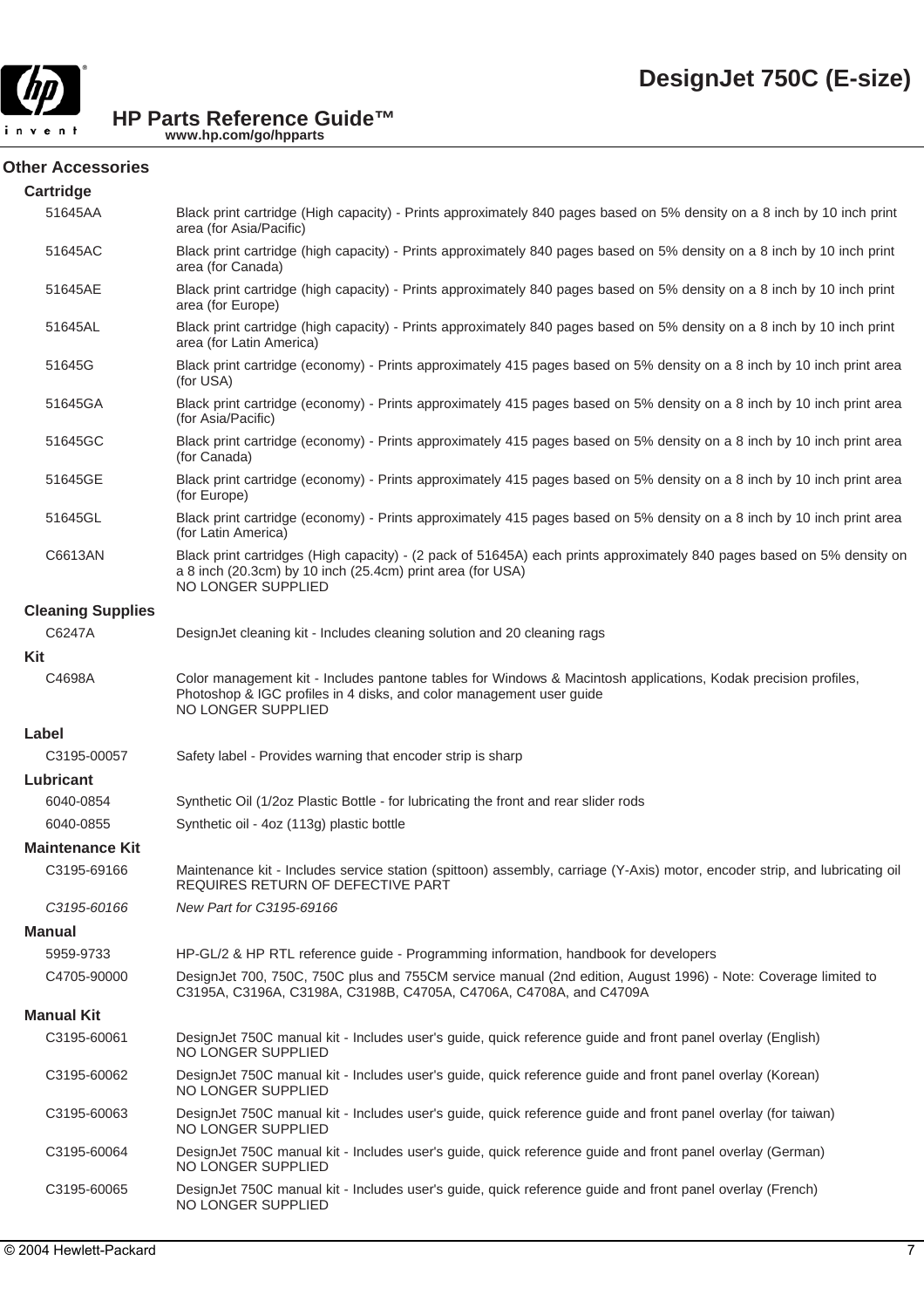

#### **Other Accessories**

| <b>Manual Kit</b> |                                                                                                                                                                                                                                                    |
|-------------------|----------------------------------------------------------------------------------------------------------------------------------------------------------------------------------------------------------------------------------------------------|
| C3195-60066       | DesignJet 750C manual kit - Includes user's guide, quick reference guide and front panel overlay (Spanish)<br>NO LONGER SUPPLIED                                                                                                                   |
| C3195-60067       | DesignJet 750C manual kit - Includes user's guide, quick reference guide and front panel overlay (Italian)<br>NO LONGER SUPPLIED                                                                                                                   |
| C3195-60068       | DesignJet 750C manual kit - Includes user's guide, quick reference guide and front panel overlay (Japanese)<br>NO LONGER SUPPLIED                                                                                                                  |
| C3195-60069       | DesignJet 750C manual kit - Includes user's guide, quick reference guide and front panel overlay (Portuguese)<br>NO LONGER SUPPLIED                                                                                                                |
| C3195-60070       | DesignJet 750C manual kit - Includes user's guide, quick reference guide and front panel overlay (Chinese)<br>NO LONGER SUPPLIED                                                                                                                   |
| <b>Packaging</b>  |                                                                                                                                                                                                                                                    |
| C3196-00031       | Repackaging kit - For stand/legs of plotter                                                                                                                                                                                                        |
| C3196-60113       | Repackaging kit - For main plotter unit<br>NO LONGER SUPPLIED                                                                                                                                                                                      |
| <b>Return Kit</b> |                                                                                                                                                                                                                                                    |
| 5183-5268         | Return kit with box and instructions - For returning defective Thermal InkJet (TIJ) 2.5 InkJet cartridges covered under the<br>CREW program - For USA                                                                                              |
| 5184-2833         | Return kit with box and instructions - For returning defective Thermal InkJet (TIJ) 2.5 InkJet cartridges covered under the<br>CREW program - For use outside of the USA                                                                           |
| <b>Software</b>   |                                                                                                                                                                                                                                                    |
| C6072-60281       | Toolbox and driver software - HP-GL/2 and RTL drivers for Windows 3.1/95/98/NT 4.0 (all DesignJets), and toolbox<br>software for Windows 95/NT 4.0 (Only for DesignJet 430/450C/455CA/1050C/1055CM) - On 3.5-inch 1.44MB floppy<br>disks (English) |
| C6072-60284       | Toolbox and driver software - HP-GL/2 and RTL drivers for Windows 3.1/95/98/NT 4.0 (all DesignJets), and toolbox<br>software for Windows 95/NT 4.0 (Only for DesignJet 430/450C/455CA/1050C/1055CM) - On 3.5-inch 1.44MB floppy<br>disks (German)  |
| C6072-60285       | Toolbox and driver software - HP-GL/2 and RTL drivers for Windows 3.1/95/98/NT 4.0 (all DesignJets), and toolbox<br>software for Windows 95/NT 4.0 (Only for DesignJet 430/450C/455CA/1050C/1055CM) - On 3.5-inch 1.44MB floppy<br>disks (French)  |
| C6072-60286       | Toolbox and driver software - HP-GL/2 and RTL drivers for Windows 3.1/95/98/NT 4.0 (all DesignJets), and toolbox<br>software for Windows 95/NT 4.0 (Only for DesignJet 430/450C/455CA/1050C/1055CM) - On 3.5-inch 1.44MB floppy<br>disks (Spanish) |
| C6072-60287       | Toolbox and driver software - HP-GL/2 and RTL drivers for Windows 3.1/95/98/NT 4.0 (all DesignJets), and toolbox<br>software for Windows 95/NT 4.0 (Only for DesignJet 430/450C/455CA/1050C/1055CM) - On 3.5-inch 1.44MB floppy<br>disks (Italian) |
| C6072-60301       | HP-GL/2 driver software for AutoCAD - For DOS and Windows 3.1/95/NT 4.0 - On 3.5-inch 1.44MB floppy disks<br>(English)                                                                                                                             |
| C6072-60304       | HP-GL/2 driver software for AutoCAD - For DOS and Windows 3.1/95/NT 4.0 - On 3.5-inch 1.44MB floppy disks<br>(German)                                                                                                                              |
| C6072-60305       | HP-GL/2 driver software for AutoCAD - For DOS and Windows 3.1/95/NT 4.0 - On 3.5-inch 1.44MB floppy disks<br>(French)                                                                                                                              |
| C6072-60306       | HP-GL/2 driver software for AutoCAD - For DOS and Windows 3.1/95/NT 4.0 - On 3.5-inch 1.44MB floppy disks<br>(Spanish)                                                                                                                             |
| C6072-60307       | HP-GL/2 driver software for AutoCAD - For DOS and Windows 3.1/95/NT 4.0 - On 3.5-inch 1.44MB floppy disks (Italian)                                                                                                                                |
| C6071-60368       | ZEHRaster software for UNIX - Allows TIFF and JPEG printing on DesignJet 700 series, 1000 series, and CP series<br>(Japanese)                                                                                                                      |
| C7779-60040       | ZEHRaster software for UNIX - Allows TIFF and JPEG printing on DesignJet 700 series, 1000 series, and CP series<br>(Chinese)                                                                                                                       |
| C7779-60041       | ZEHRaster software for UNIX - Allows TIFF and JPEG printing on DesignJet 700 series, 1000 series, and CP series<br>(English)                                                                                                                       |
| C7779-60042       | ZEHRaster software for UNIX - Allows TIFF and JPEG printing on DesignJet 700 series, 1000 series, and CP series<br>(Korean)                                                                                                                        |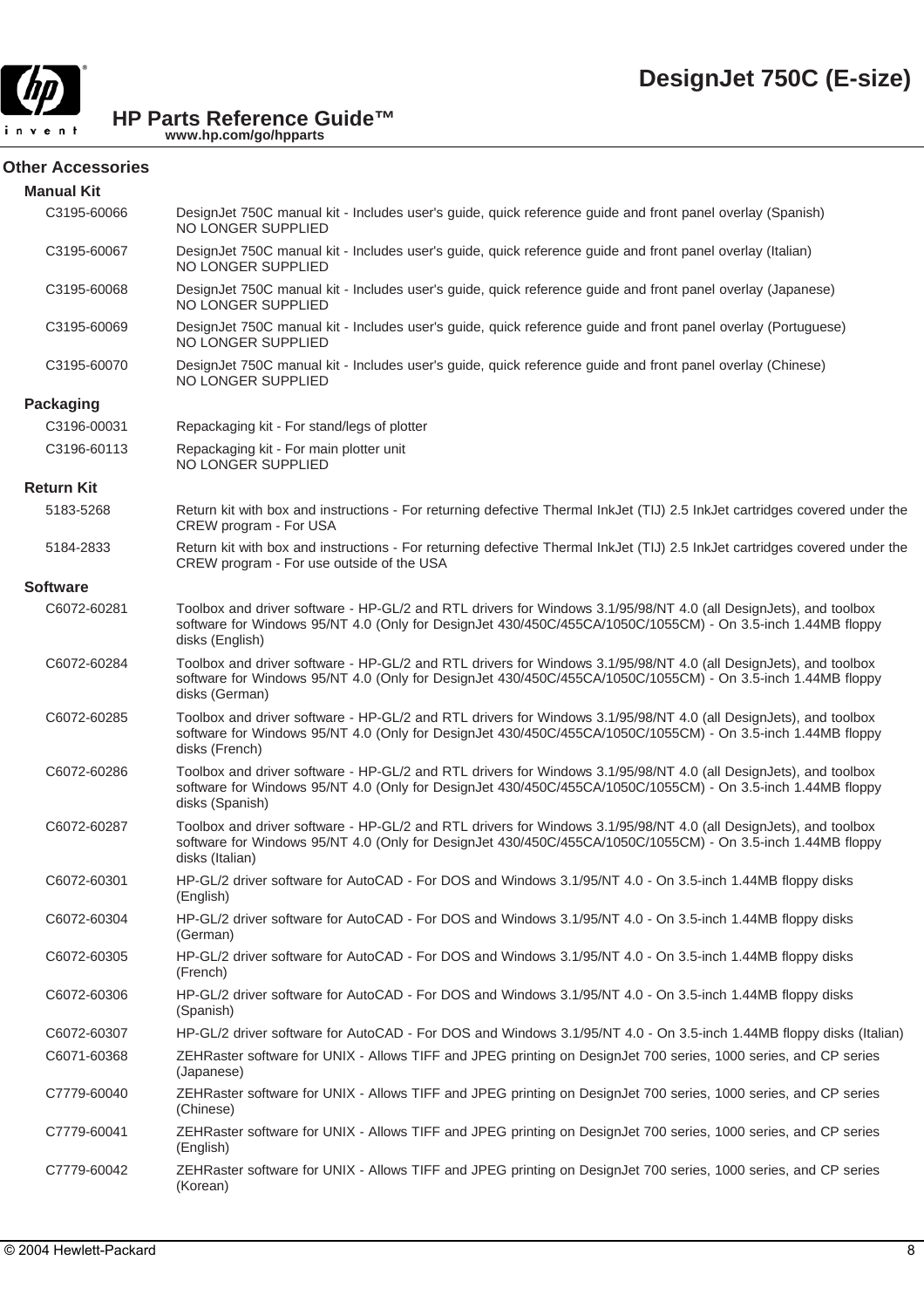

#### **Other Accessories**

|     | <b>Software</b>                            |                                                                                                                                               |
|-----|--------------------------------------------|-----------------------------------------------------------------------------------------------------------------------------------------------|
|     | C7779-60043                                | ZEHRaster software for UNIX - Allows TIFF and JPEG printing on DesignJet 700 series, 1000 series, and CP series<br>(Taiwanese)                |
|     | C7779-60044                                | ZEHRaster software for UNIX - Allows TIFF and JPEG printing on DesignJet 700 series, 1000 series, and CP series<br>(German)                   |
|     | C7779-60045                                | ZEHRaster software for UNIX - Allows TIFF and JPEG printing on DesignJet 700 series, 1000 series, and CP series<br>(French)                   |
|     | C7779-60046                                | ZEHRaster software for UNIX - Allows TIFF and JPEG printing on DesignJet 700 series, 1000 series, and CP series<br>(Spanish)                  |
|     | C7779-60047                                | ZEHRaster software for UNIX - Allows TIFF and JPEG printing on DesignJet 700 series, 1000 series, and CP series<br>(Italian)                  |
|     | <b>Training Kit</b>                        |                                                                                                                                               |
|     | C3195+49A-60001                            | Self paced training kit for DesignJet 750C/755CM plotters - Includes service manual, NTSC format video (VHS), test and<br>return envelope     |
|     | C3195+49A-60002                            | Self paced training kit for DesignJet 750C/755CM plotters - Includes service manual, PAL format video, test, and return<br>envelope           |
|     | <b>Training Test</b>                       |                                                                                                                                               |
|     | C3195-94001<br><b>Other Internal Parts</b> | Additional self paced training test - Contains 1 test for DesignJet 750C, 755CM                                                               |
|     |                                            |                                                                                                                                               |
|     | <b>Cover</b>                               |                                                                                                                                               |
| 200 | C3195-40047                                | Housing cover (L-shaped) - Right side cover (Cap) for the power switch housing (for enclosing the power switch)                               |
|     | <b>Cutter</b>                              |                                                                                                                                               |
| 201 | C2858-60021                                | Cutter mechanism assembly - Auto cutter for rollfeed paper                                                                                    |
|     | <b>Deflector</b>                           |                                                                                                                                               |
|     | C3195-40066                                | Fan deflector - Deflects air from fan to prevent printing errors - Installed on metal structure of chassis below the carriage<br>slider rods  |
|     | <b>Enclosure</b>                           |                                                                                                                                               |
|     | C3196-60029                                | Cutter assembly enclosure bar - Mounts to left and right side side plates of chassis (Mounting bar for the media guides)                      |
|     | Guide                                      |                                                                                                                                               |
| 204 | C3195-40045                                | Media guide                                                                                                                                   |
|     | <b>Housing</b>                             |                                                                                                                                               |
| 205 | C3180-40012                                | Switch housing (mount) - For protecting the power switch                                                                                      |
|     | <b>Insulator</b>                           |                                                                                                                                               |
| 206 | C3190-00016                                | Insulator - Mounts between the power supply and main cover/panel of the electronic enclosure assembly<br>NO LONGER SUPPLIED                   |
|     | <b>Primer</b>                              |                                                                                                                                               |
| 207 | C4705-60109                                | Primer assembly - Mounts under the service station assembly on the left side of the plotter                                                   |
|     | <b>Service Station</b>                     |                                                                                                                                               |
| 208 | C3195-69165                                | Service station assembly - For conditioning the ink cartridges when the carriage is in its home position<br>REQUIRES RETURN OF DEFECTIVE PART |
|     | C3195-60165                                | New Part for C3195-69165                                                                                                                      |
|     | <b>Shield</b>                              |                                                                                                                                               |
| 209 | C3195-80005                                | RFI shield (Gasket) - Braided shield with adhesive strip attached to electronic housing<br><b>NO LONGER SUPPLIED</b>                          |
|     | C4704-40050                                | SIMM module shield (Barrier) - Protective metal rectangular housing                                                                           |
|     | <b>Spittoon</b>                            |                                                                                                                                               |
|     | C3195-60027                                | Spittoon assembly - Contains absorbers which hold excess ink from cartridges                                                                  |
|     |                                            |                                                                                                                                               |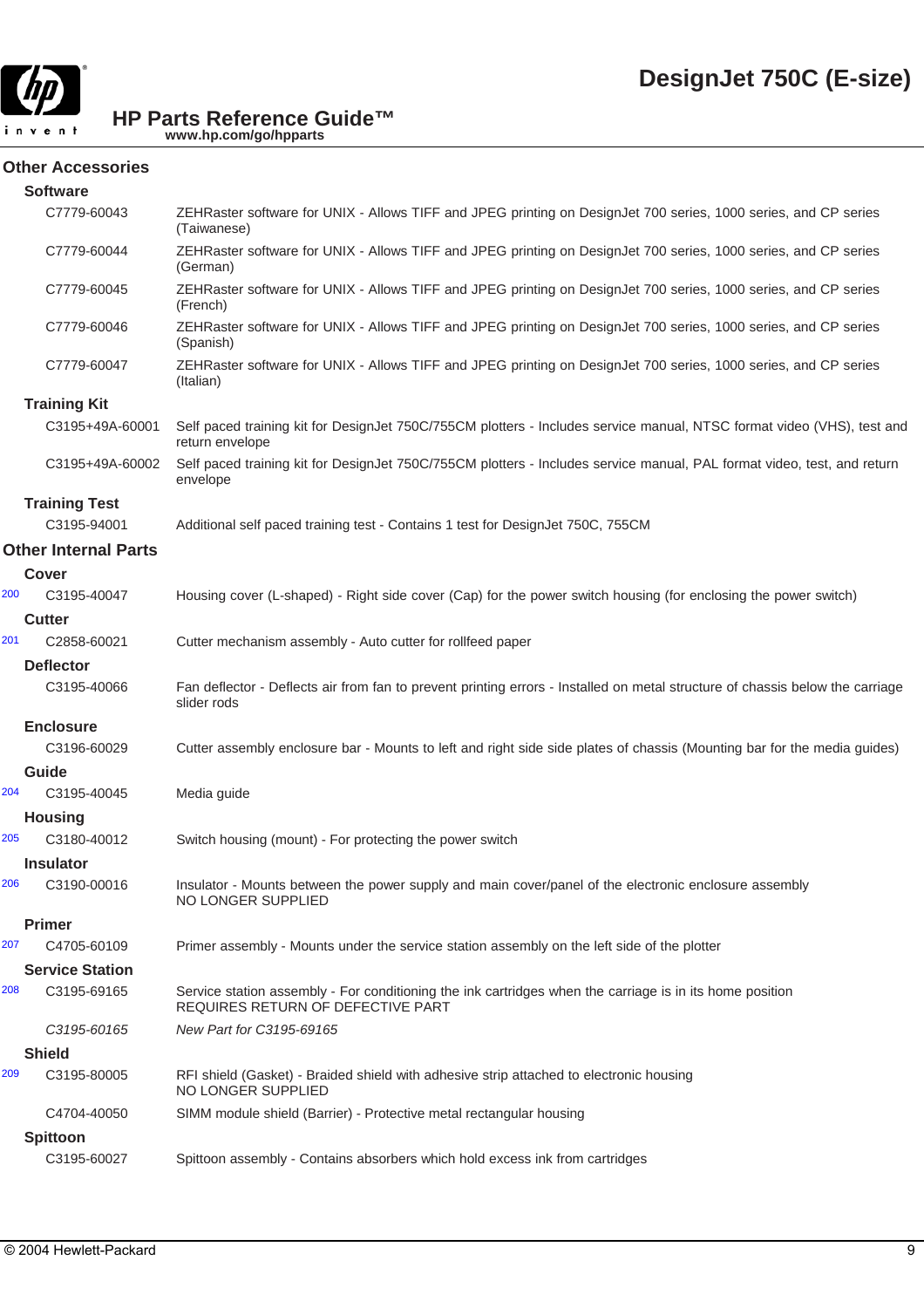

#### **Paper Drive Parts**

|     | <b>Bail</b>                          |                                                                                                                      |
|-----|--------------------------------------|----------------------------------------------------------------------------------------------------------------------|
|     | C3196-60118                          | Bail assembly - Mounting strip assembly for the starwheel mount assemblies (Not included) - Extends width of plotter |
|     | Cable                                |                                                                                                                      |
| 285 | C3195-60102                          | Ribbon cable with ferrite - Has 5 pin (F) connectors - 16.5cm (6.5 inches) long                                      |
|     | Gear                                 |                                                                                                                      |
| 286 | C1633-40019                          | Overdrive gear cluster                                                                                               |
|     | <b>Gear Assembly</b>                 |                                                                                                                      |
| 287 | C4705-60089                          | Clutch / overdrive gear assembly                                                                                     |
|     | Guard                                |                                                                                                                      |
|     | C1633-60032                          | Starguard assembly - Covers the starwheel mount assemblies                                                           |
|     | <b>Motor</b>                         |                                                                                                                      |
| 289 | C3195-60009                          | Bail stepper motor - Used to drive the bail assembly                                                                 |
| 290 | <b>Motor/Gear</b>                    |                                                                                                                      |
|     | C4705-60068                          | Paper (X-axis) drive motor (includes helical drive gear - NOTE: motor and gear are only sold as a set                |
| 291 | <b>Overdrive Assy</b><br>C4706-60121 | Overdrive support assembly (E)                                                                                       |
|     | <b>Platen</b>                        |                                                                                                                      |
| 292 | C3196-60173                          | Entry Platen Assembly - Cover/guide that is next to the paper drive (Platen) roller                                  |
|     | <b>Roller</b>                        |                                                                                                                      |
| 293 | C4700-60042                          | Paper drive (Platen) roller assembly - Long gear driven roller - Includes roller and mark encoder                    |
|     | <b>Sensor</b>                        |                                                                                                                      |
| 294 | C3190-60140                          | Media sensor mechanical assembly - Includes, edge measuring and secondary levers, media sensor and holder            |
|     | <b>Starwheel Mount</b>               |                                                                                                                      |
| 295 | C4713-60035                          | Starwheel mount assembly - Includes cover, body, spring and two starwheels                                           |
|     | <b>Paper and Other Media</b>         |                                                                                                                      |
|     | Film (Clear)                         |                                                                                                                      |
|     | C3876A                               | Clear film (4 mil) - 61cm (24in) x 22.9m (75ft) roll                                                                 |
|     | C3875A                               | Clear film (4 mil) - 91.4cm (36in) x 22.9m (75ft) roll                                                               |
|     | Film (Glossy)                        |                                                                                                                      |
|     | C1829A                               | High-gloss white film - A1 size (59.4cm x 84.1cm) - 125 sheets<br>NO LONGER SUPPLIED                                 |
|     | C1827A                               | High-gloss white film - Architectural D size (24 x 36-inches) - 100 sheets<br>NO LONGER SUPPLIED                     |
|     | C3886A                               | High gloss white film (4 mil) - 61cm (24in) x 30.5m (100ft) roll                                                     |
|     | C1828A                               | High-gloss white film - A0 size (84.1cm x 118.9cm) - 125 sheets<br>NO LONGER SUPPLIED                                |
|     | C1826A                               | High-gloss white film - Architectural E size (36 x 48-inches) - 100 sheets<br>NO LONGER SUPPLIED                     |
|     | C3885A                               | New Part for C1826A                                                                                                  |
|     | C3885A                               | High gloss white film (4 mil) - 91.4cm (36in) x 30.5m (100ft) roll                                                   |
|     | Film (Matte)                         |                                                                                                                      |
|     | 51642C                               | Polyester matte film - B size (11 x 17-inches) - 40 sheets<br>NO LONGER SUPPLIED                                     |
|     | 51642A                               | New Part for 51642C                                                                                                  |
|     | 51642G                               | Polyester matte film - D size (22 x 34-inches) - 40 sheets<br>NO LONGER SUPPLIED                                     |
|     | 51642A                               | New Part for 51642G                                                                                                  |
|     |                                      |                                                                                                                      |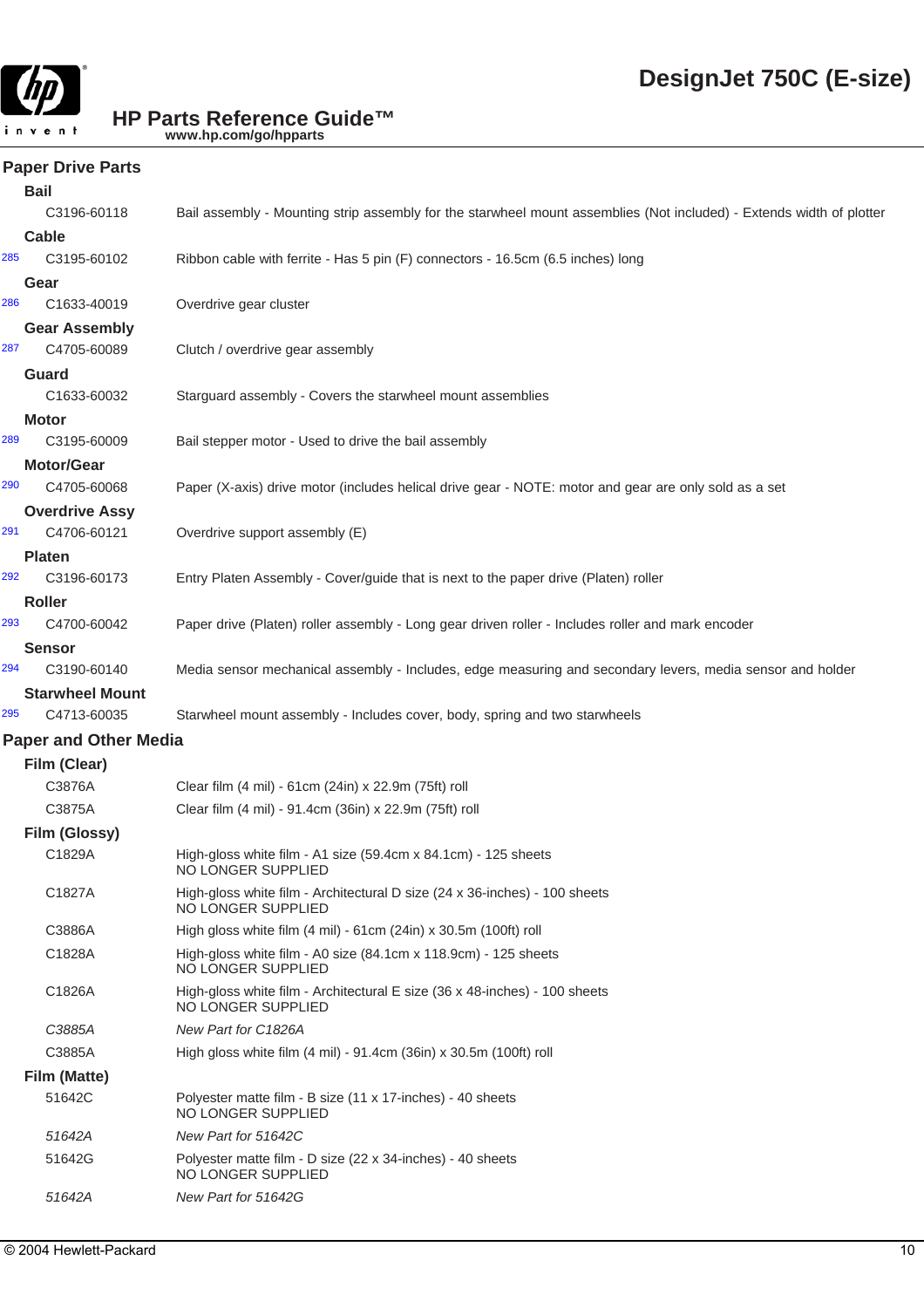

#### **Paper and Other Media**

| Film (Matte)                |                                                                                                       |
|-----------------------------|-------------------------------------------------------------------------------------------------------|
| 51642H                      | Polyester matte film - A1 size (59.4cm x 84.1cm) - 40 sheets<br>NO LONGER SUPPLIED                    |
| 51642A                      | Polyester matte film - 61cm (24in) x 36.6m (120ft) roll                                               |
| 51642J                      | Polyester matte film - Architectural D size (24 x 36-inches) - 40 sheets<br>NO LONGER SUPPLIED        |
| 51642A                      | New Part for 51642J                                                                                   |
| 51642K                      | Polyester matte film - E size (34 x 44-inches) - 40 sheets<br>NO LONGER SUPPLIED                      |
| 51642B                      | Polyester matte film - 91.4cm (36in) x 36.6m (120ft) roll                                             |
| 51642N                      | Polyester matte film - Architectural E size (36 x 48-inches) - 40 sheets<br><b>NO LONGER SUPPLIED</b> |
| Paper                       |                                                                                                       |
| C7923A                      | Basic Heavyweight Paper - 61cm (24in) x 30.5m (100ft) (USA and Asia/Pacific)                          |
| C7924A                      | Basic Heavyweight Paper - 91.4cm (36in) x 30.5m (100ft) (USA and Asia/Pacific)                        |
| C7929A                      | Super Heavyweight Paper - 61cm (24in) x 22.9m (75ft) (USA and Asia/Pacific)                           |
| C7930A                      | Super Heavyweight Paper - 91.4cm (36in) x 22.9m (75ft) (USA and Asia/Pacific)                         |
| C3853A                      | Opaque bond paper - D size (22 x 34-inches) - 100 sheets<br>NO LONGER SUPPLIED                        |
| C3857A                      | Opaque bond paper - A1 size (59.4cm x 84.1cm) - 125 sheets<br>NO LONGER SUPPLIED                      |
| C3851A                      | Opaque bond paper - 61cm (24in) x 45.7m (150ft) roll<br><b>NO LONGER SUPPLIED</b>                     |
| C3855A                      | Opaque bond paper - Architectural D size (24 x 36-inches) - 100 sheets<br><b>NO LONGER SUPPLIED</b>   |
| C1860A                      | New Part for C3855A                                                                                   |
| C3856A                      | Opaque bond paper - A0 size (84.1cm x 118.9cm) - 125 sheets<br>NO LONGER SUPPLIED                     |
| C3852A                      | Opaque bond paper - E size (34 x 44-inches) - 100 sheets<br>NO LONGER SUPPLIED                        |
| C3850A                      | Opaque bond paper - 91.4cm (36in) x 45.7m (150ft) roll<br>NO LONGER SUPPLIED                          |
| C3854A                      | Opaque bond paper - Architectural E size (36 x 48-inches) - 100 sheets<br>NO LONGER SUPPLIED          |
| <b>Paper (Bright White)</b> |                                                                                                       |
| C6810A                      | Bright white InkJet paper - 91.4cm (36in) x 91.4m (300ft) roll                                        |
| C1860A                      | Bright white InkJet paper - 61cm (24in) x 45.7m (150ft) roll                                          |
| C1861A                      | Bright white InkJet paper - 91.4cm (36in) x 45.7m (150ft) roll                                        |
| <b>Paper (Coated)</b>       |                                                                                                       |
| C8281A                      | Basic Coated Paper - 61cm (24in) x 45.7m (150ft) (USA and Asia/Pacific)                               |
| C8282A                      | Basic Coated Paper - 91.4cm (36in) x 45.7m (150ft) roll (USA and Asia/Pacific)                        |
| C1831A                      | Coated paper - D size (22 x 34-inches) - 100 sheets<br><b>NO LONGER SUPPLIED</b>                      |
| C1835A                      | Coated paper - A1 size (59.4cm x 84.1cm) - 125 sheets<br>NO LONGER SUPPLIED                           |
| C1833A                      | Coated paper - Architectural D size (24 x 36-inches) - 100 sheets<br><b>NO LONGER SUPPLIED</b>        |
| C3880A                      | Heavyweight coated paper (6 mil) - 61cm (24in) x 30.5m (100ft) roll<br>NO LONGER SUPPLIED             |
| C6019B                      | Coated paper (98 gsm) - 61cm (24in) x 45.7m (150ft) roll (USA, Canada, and Latin America)             |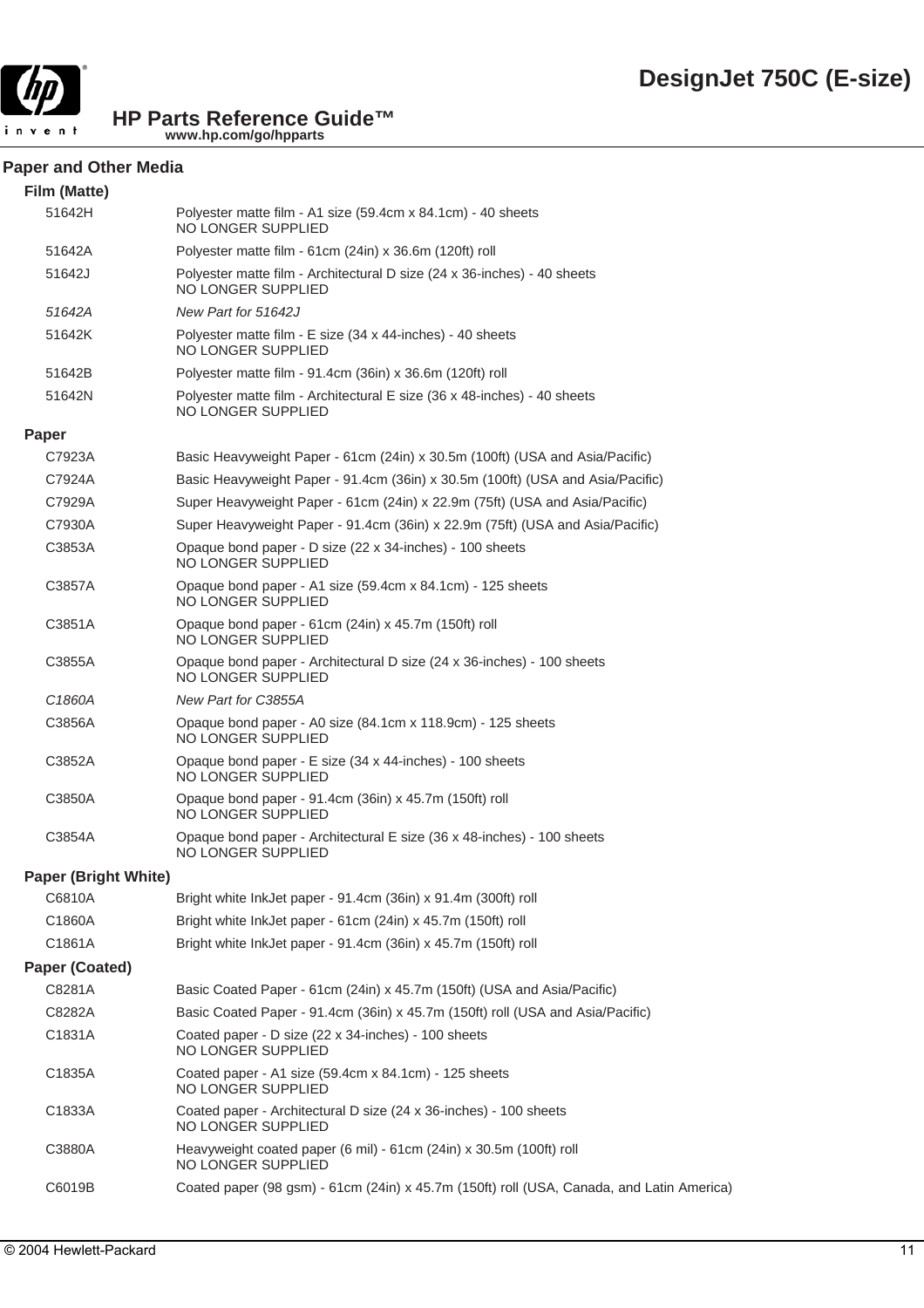

#### **Paper and Other Media**

| <b>Paper (Coated)</b>      |                                                                                                                      |
|----------------------------|----------------------------------------------------------------------------------------------------------------------|
| C6021B                     | Heavyweight coated paper - 61cm (24in) x 30.5m (100ft) roll (USA, Canada, and Latin America)<br>NO LONGER SUPPLIED   |
| C6029C                     | Heavyweight coated paper - 61cm (24in) x 30.5m (100ft) roll - For regular or UV resistant ink                        |
| C1834A                     | Coated paper - A0 size (84.1cm x 118.9cm) - 125 sheets<br>NO LONGER SUPPLIED                                         |
| C1830A                     | Coated paper - E size (34 x 44-inches) - 100 sheets<br>NO LONGER SUPPLIED                                            |
| C1832A                     | Coated paper - Architectural E size (36 x 48-inches) - 100 sheets<br>NO LONGER SUPPLIED                              |
| C3879A                     | Heavyweight coated paper (6 mil) - 91.4cm (36in) x 30.5m (100ft) roll<br>NO LONGER SUPPLIED                          |
| C6020B                     | Coated paper (98 gsm) - 91.4cm (36in) x 45.7m (150ft) roll (USA, Canada, and Latin America)                          |
| C6022B                     | Heavyweight coated paper - 91.4cm (36in) x 30.5m (100ft) roll (USA, Canada, and Latin America)<br>NO LONGER SUPPLIED |
| C6030C                     | Heavyweight coated paper - 91.4cm (36in) x 30.5m (100ft) roll - For regular or UV resistant ink                      |
| Paper (Glossy)             |                                                                                                                      |
| C8315A                     | High Gloss Photo Paper - 61cm (24in) x 30.5m (100ft) (USA and Asia/Pacific)                                          |
| C8316A                     | High Gloss Photo Paper - 91.4cm (36in) x 30.5m (100ft) (USA and Asia/Pacific)                                        |
| C3882A                     | High gloss photo paper - 61cm (24in) x 30.5m (100ft) roll                                                            |
| C3881A                     | High gloss photo paper - 91.4cm (36in) x 30.5m (100ft) roll                                                          |
| Paper (Photo)              |                                                                                                                      |
| C8310A                     | Basic Photo Satin paper - 61cm (24in) x 30.5m (100ft) (USA and Asia/Pacific)                                         |
| C8311A                     | Basic Photo Satin paper - 91.4cm (36in) x 30.5m (100ft) (USA and Asia/Pacific)                                       |
| <b>Paper (Semi-Glossy)</b> |                                                                                                                      |
| C3884A                     | Semi-gloss photo paper - 61cm (24in) x 30.5m (100ft) roll<br>NO LONGER SUPPLIED                                      |
| C3883A                     | Semi-gloss photo paper - 91.4cm (36in) x 30.5m (100ft) roll                                                          |
| <b>Paper (Tracing)</b>     |                                                                                                                      |
| C3869A                     | Natural tracing paper - 61cm (24in) x 45.7m (150ft) roll                                                             |
| C3872A                     | Natural tracing paper - A0 size (84.1cm x 118.9cm) -125 sheets<br>NO LONGER SUPPLIED                                 |
| C3868A                     | Natural tracing paper - 91.4cm (36in) x 45.7m (150ft) roll                                                           |
| <b>Paper (Translucent)</b> |                                                                                                                      |
| C3891A                     | Translucent bond paper - D size (22 x 34-inches) - 100 sheets<br>NO LONGER SUPPLIED                                  |
| C3893A                     | Translucent bond paper - A1 size (59.4cm x 84.1cm) - 125 sheets<br>NO LONGER SUPPLIED                                |
| C3860A                     | Translucent bond paper - 61cm (24in) x 45.7m (150ft) roll                                                            |
| C3896A                     | Translucent bond paper - Architectural D size (24 x 36-inches) - 100 sheets<br>NO LONGER SUPPLIED                    |
| C3892A                     | Translucent bond paper - A0 size (84.1cm x 118.9cm) - 125 sheets<br>NO LONGER SUPPLIED                               |
| C3890A                     | Translucent bond paper - E size (34 x 44-inches) - 100 sheets<br>NO LONGER SUPPLIED                                  |
| C3859A                     | Translucent bond paper - 91.4cm (36in) x 45.7m (150ft) roll                                                          |
| C3894A                     | Translucent bond paper - Architectural E size (36 x 48-inches) - 100 sheets<br>NO LONGER SUPPLIED                    |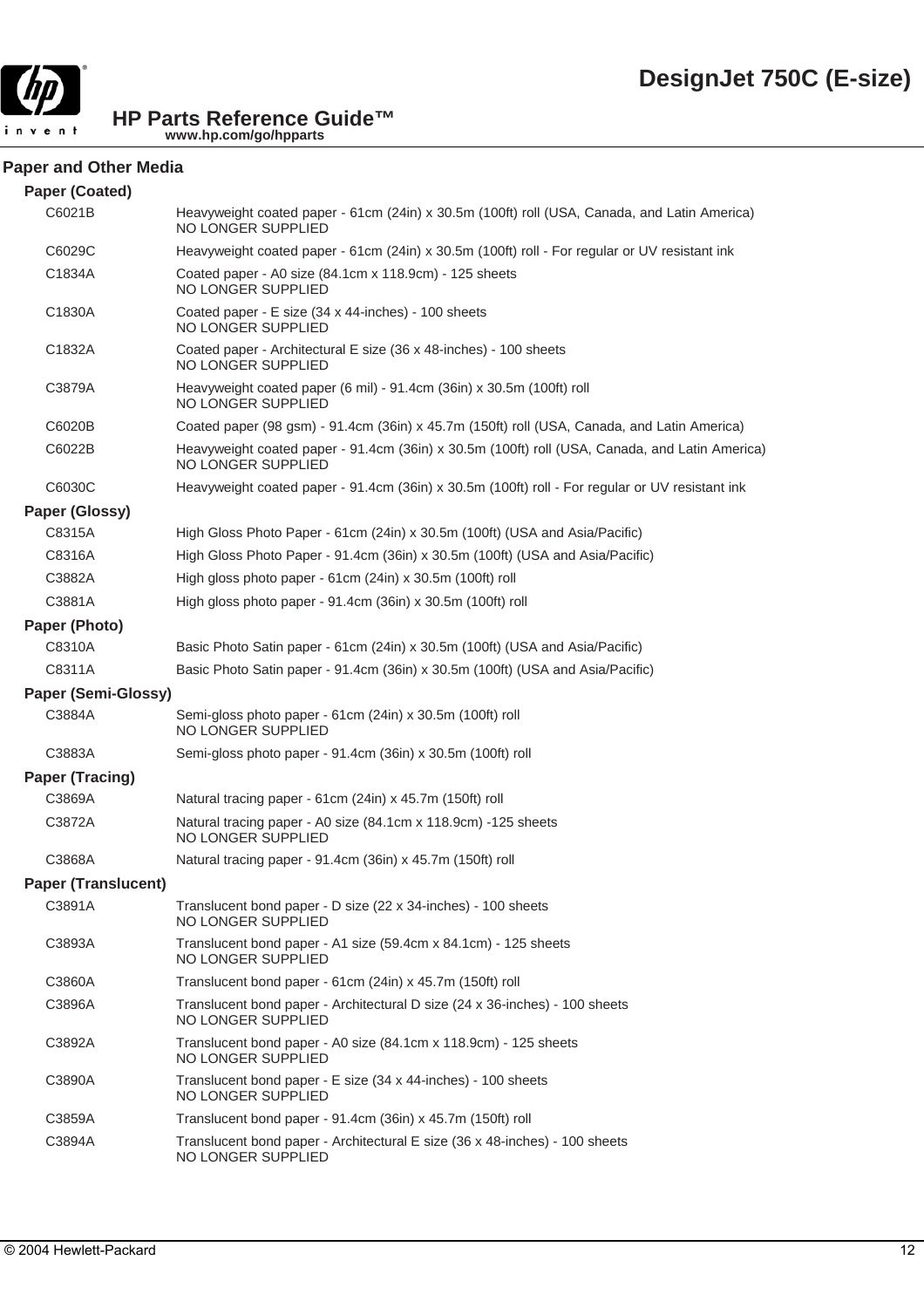

#### **Paper and Other Media**

| <b>Vellum</b> |                                                                                                            |
|---------------|------------------------------------------------------------------------------------------------------------|
| C3864A        | Vellum (75 gsm) - D size (22 x 34-inches), 20 lb, 3.0 mil - 100 sheets<br>NO LONGER SUPPLIED               |
| C3862A        | Vellum - 61cm (24in) x 45.7m (150ft) roll                                                                  |
| C3866A        | Vellum (75 gsm) - Architectural D size (24 x 36-inches), 20 lb, 3.0 mil - 100 sheets<br>NO LONGER SUPPLIED |
| C3862A        | New Part for C3866A                                                                                        |
| C3863A        | Vellum (75 gsm) - E size (34 x 44-inches) 20 lb, 3.0 mil - 100 sheets<br>NO LONGER SUPPLIED                |
| C3861A        | Vellum - 91.4cm (36in) x 45.7m (150ft) roll                                                                |
| C3865A        | Vellum (75 gsm) - Architectural E size (36 x 48-inches), 20 lb, 3.0 mil - 100 sheets<br>NO LONGER SUPPLIED |

#### **Pincharm Assembly Parts**

|     | <b>Bushing</b>         |                                                                                                                                                                                                        |
|-----|------------------------|--------------------------------------------------------------------------------------------------------------------------------------------------------------------------------------------------------|
| 296 | C1633-40082            | Pincharm spring retaining bushing                                                                                                                                                                      |
|     | Cam                    |                                                                                                                                                                                                        |
| 297 | C1633-20012            | Pinch arm bar cam (E-size) - Long rod from left to right side of printer - Used to lift the pinch arms                                                                                                 |
|     | <b>Lift Assembly</b>   |                                                                                                                                                                                                        |
| 298 | C3195-60116            | Pincharm lift assembly - Does NOT include pincharm bar cam - Includes pinchwheel manual lift handle, spring, sensor,<br>rocker plate, cam drive, cam journals, wire linkages, nuts, screws, and washer |
|     | <b>Pincharm</b>        |                                                                                                                                                                                                        |
| 299 | C4705-60091            | Pincharm assembly - Curved black plastic plate with 4 small rollers (Does NOT include spring or bushing)                                                                                               |
|     | <b>Spring</b>          |                                                                                                                                                                                                        |
| 300 | C1633-80005            | Compression spring between pincharm assembly and bushing                                                                                                                                               |
|     | <b>Roll Feed Parts</b> |                                                                                                                                                                                                        |
|     | <b>Brake/Housing</b>   |                                                                                                                                                                                                        |
| 301 | C4704-60199            | Brake/housing assembly (on right side) - Accepts the flange end of the spindle rod assembly - Includes the 2 housing<br>pieces, 2 brake shoes, brake gear, brake lever, and springs                    |
|     | Cover                  |                                                                                                                                                                                                        |
| 302 | C4706-60084            | Rollfeed access cover - Opens forward to allow access to paper spindle assembly - Includes cover and springs                                                                                           |
|     | <b>End Cap</b>         |                                                                                                                                                                                                        |
| 303 | C2858-40043            | Spindle end cap (small) (or core spacer) - Removes for loading the media roll                                                                                                                          |
| 304 | C3172-40006            | Spindle end cap (large)                                                                                                                                                                                |
|     | <b>Housing</b>         |                                                                                                                                                                                                        |
| 305 | C4704-60082            | Housing assembly (on left side)                                                                                                                                                                        |
|     | <b>Spindle Kit</b>     |                                                                                                                                                                                                        |
| 306 | C2848-60011            | Rollfeed spindle rod assembly (E-size) - Includes spindle and end caps                                                                                                                                 |
|     | C3173-60003            | Rollfeed spindle rod assembly (E-size) - Includes spindle and end caps - Special unit for use in China                                                                                                 |
| 308 | C3173A                 | E/A0 rollfeed spindle rod assembly for DesignJet 6xx/7xx - Includes spindle and end caps                                                                                                               |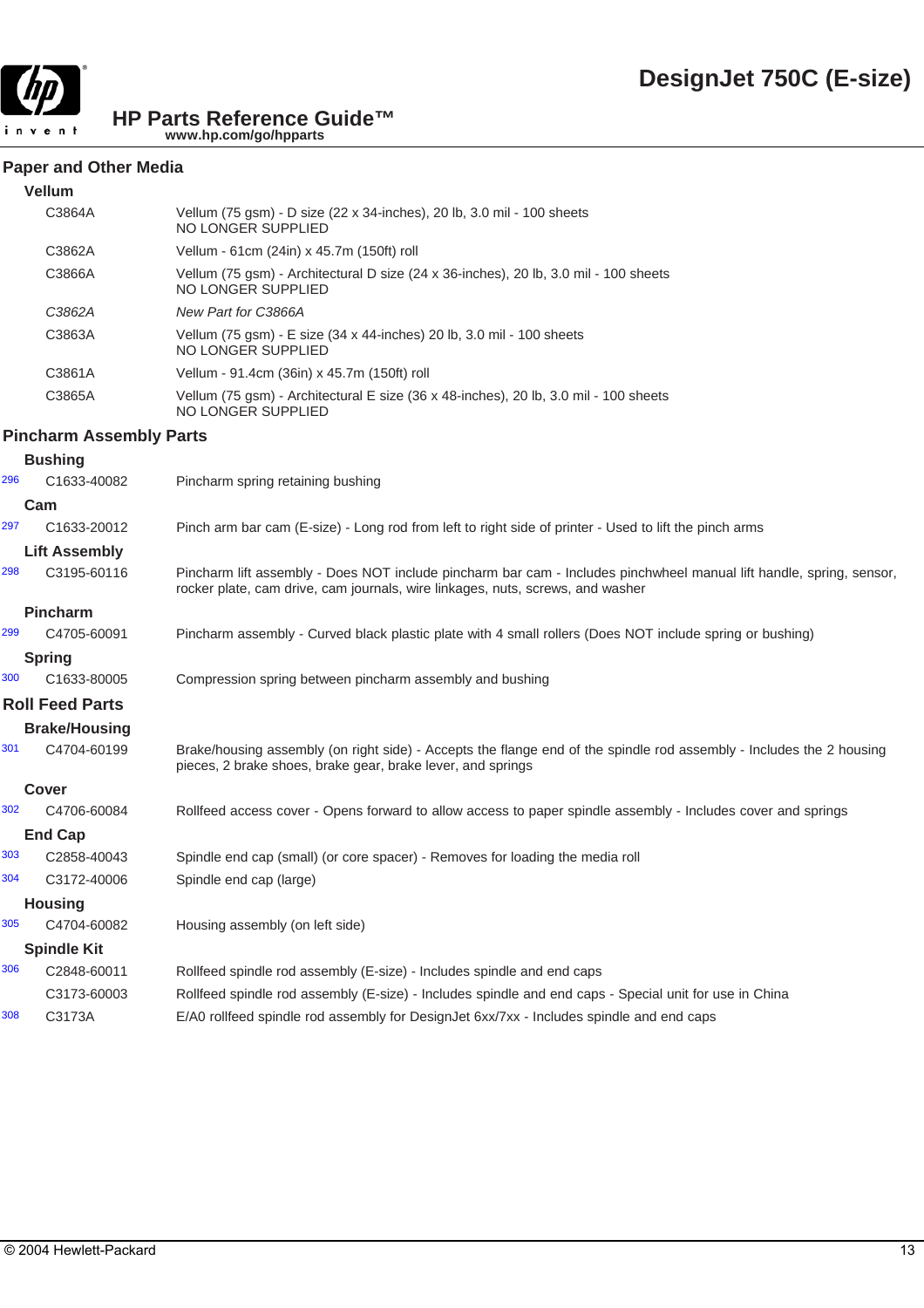

# **Bail and Overdrive**

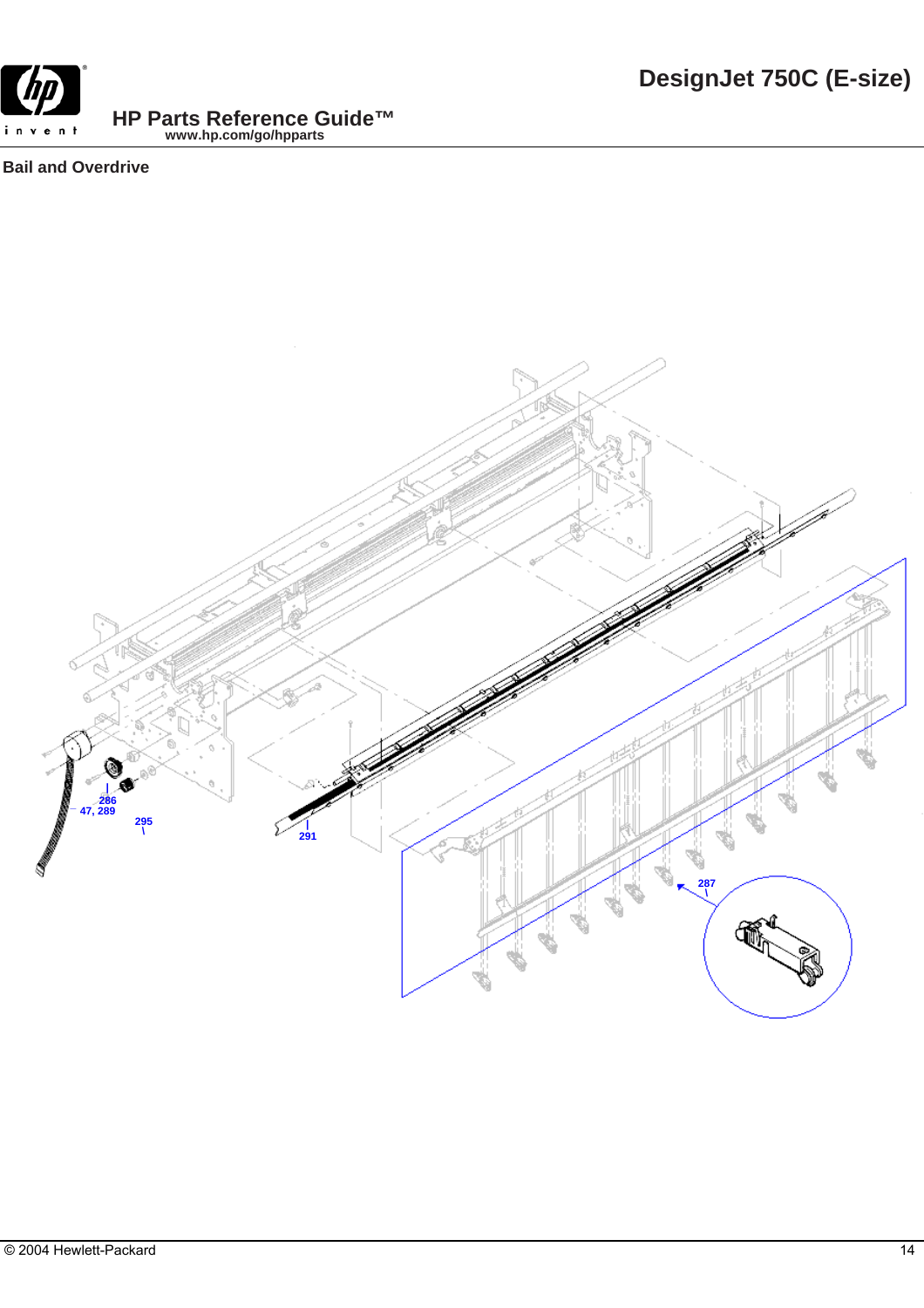# **Cutter Assembly**

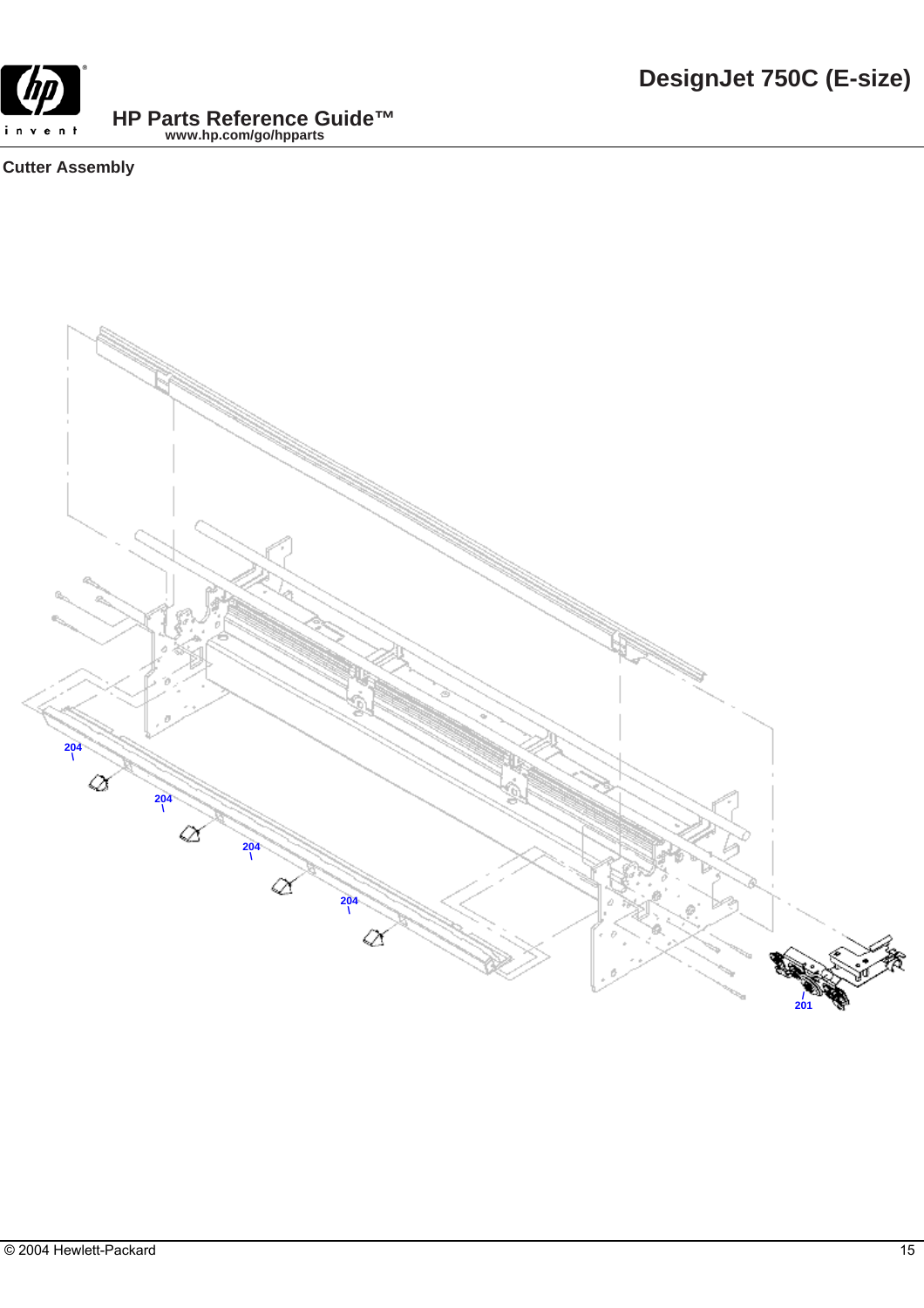**DesignJet 750C (E-size)**

**HP Parts Reference Guide™ www.hp.com/go/hpparts**

# **Electronics Enclosure**

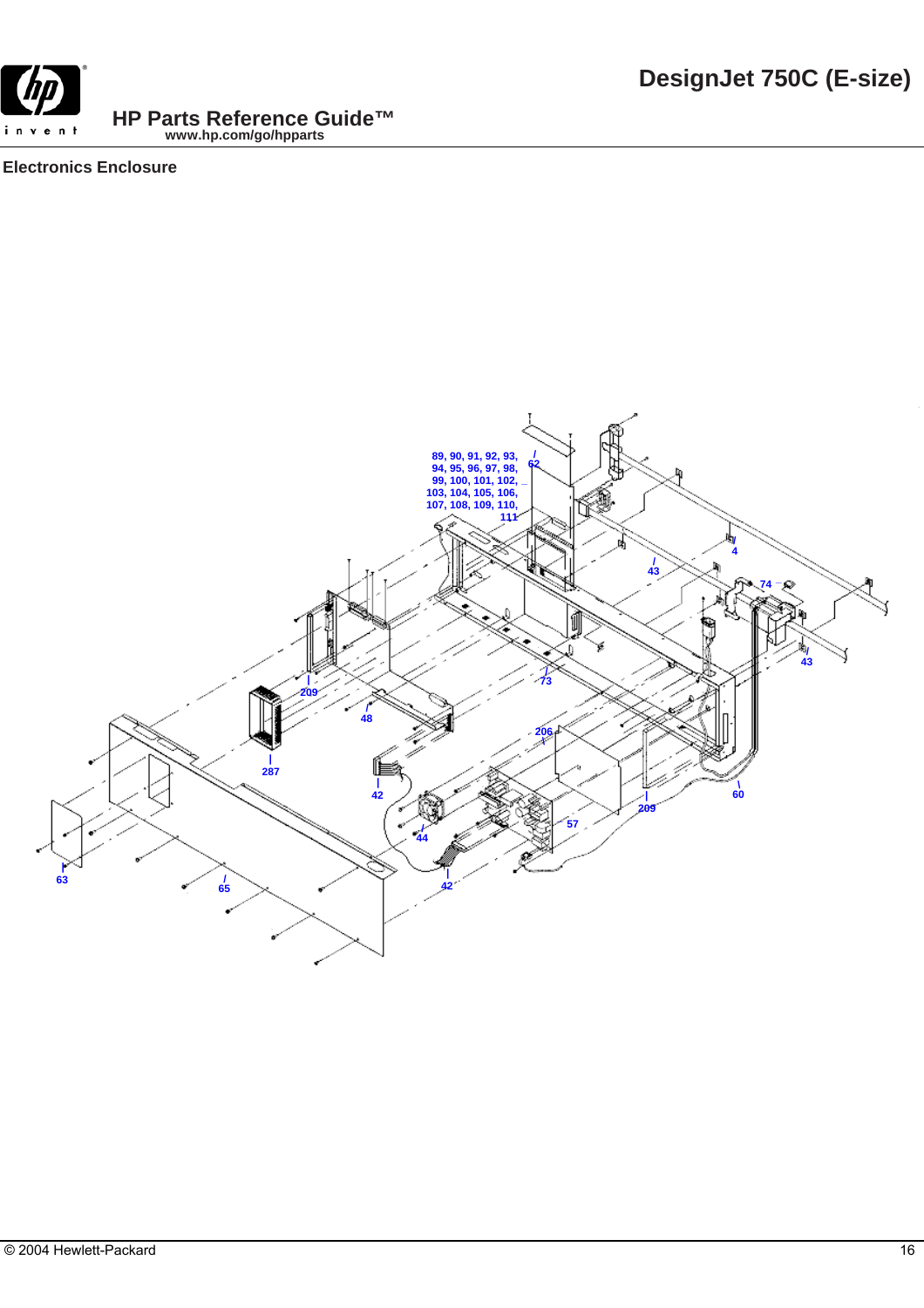

# **Left End Cover**

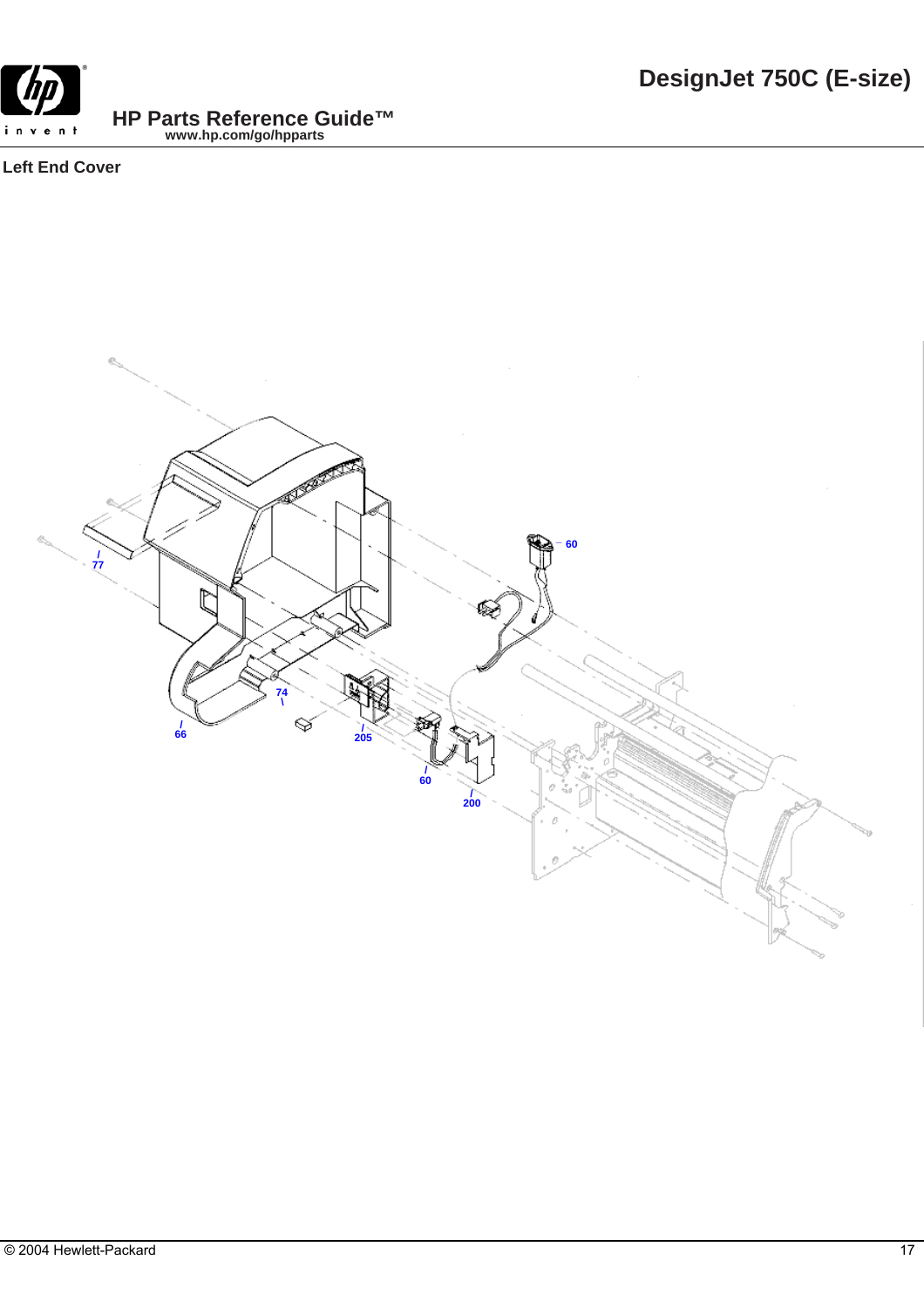

# **Pen Carriage Assembly**

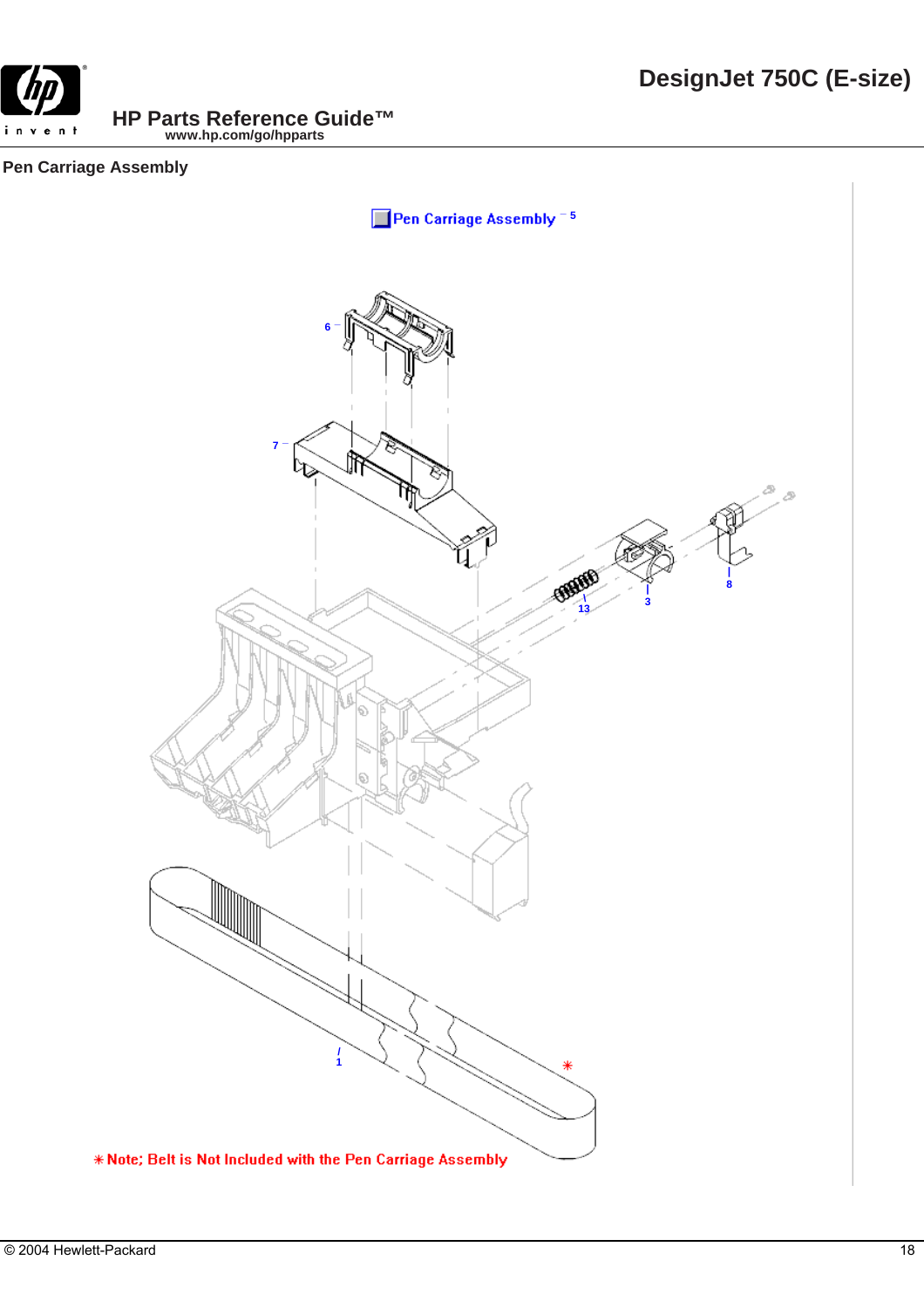

# **Pincharms**

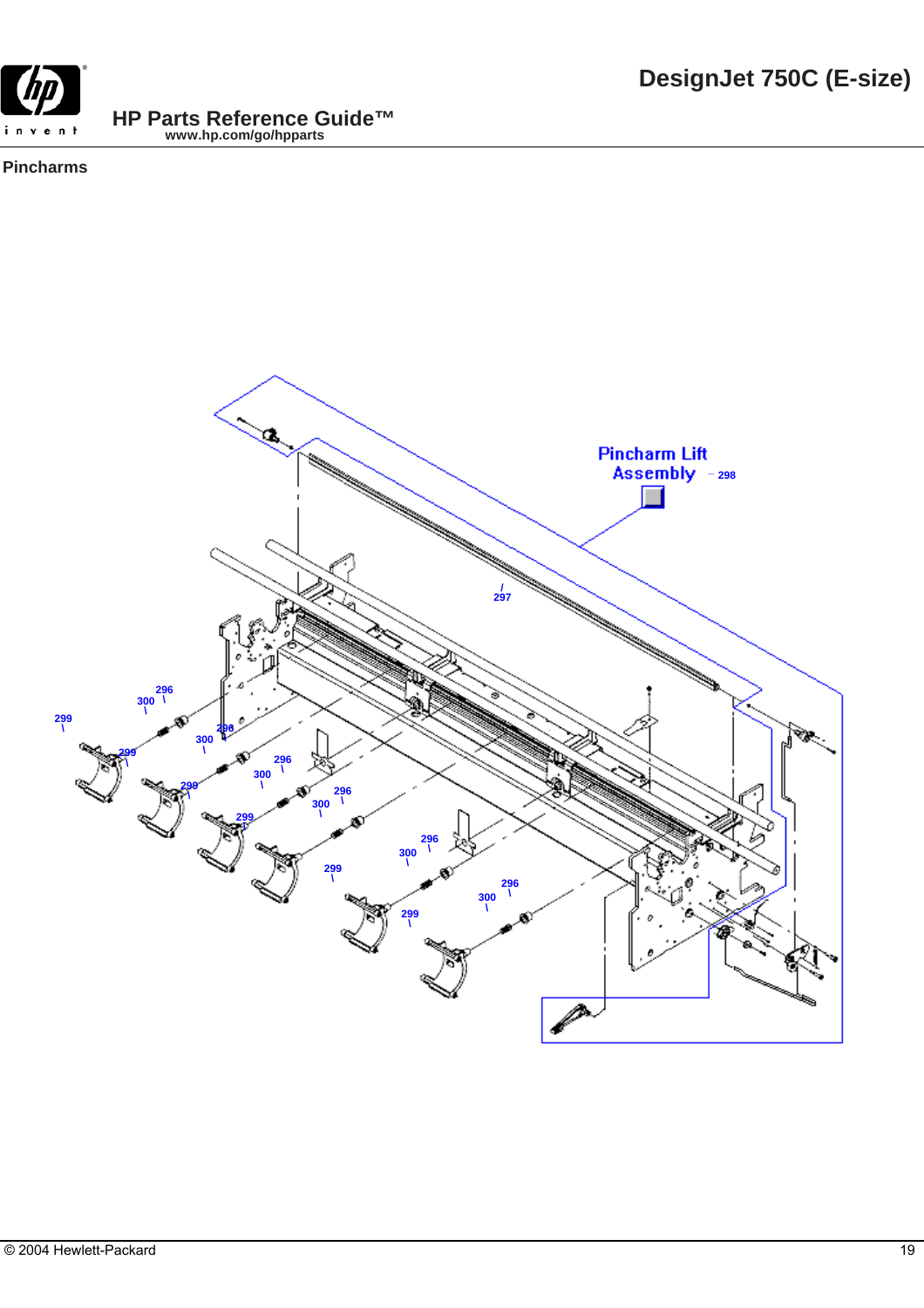

**Right End Cover**

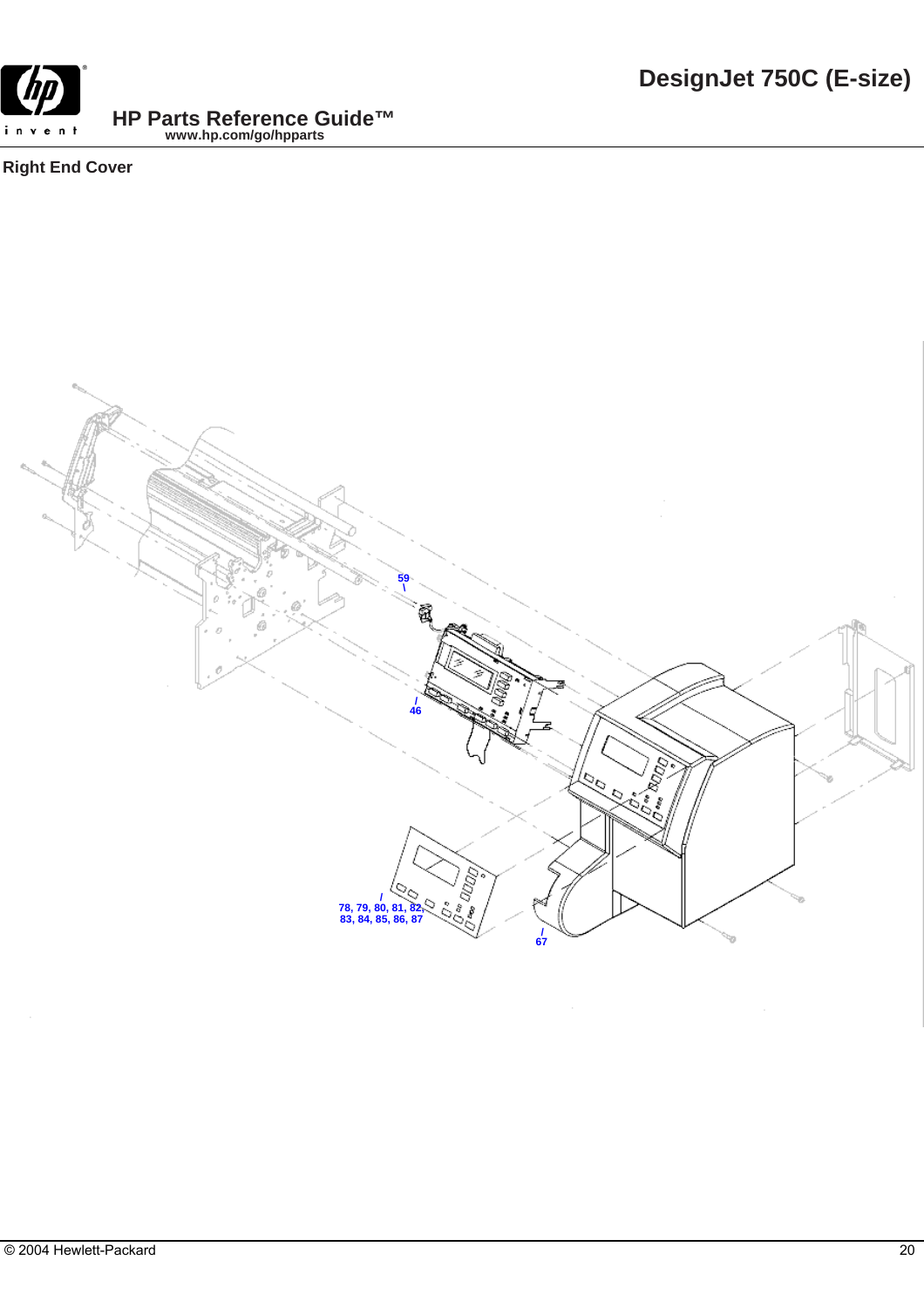

#### **Rollfeed**

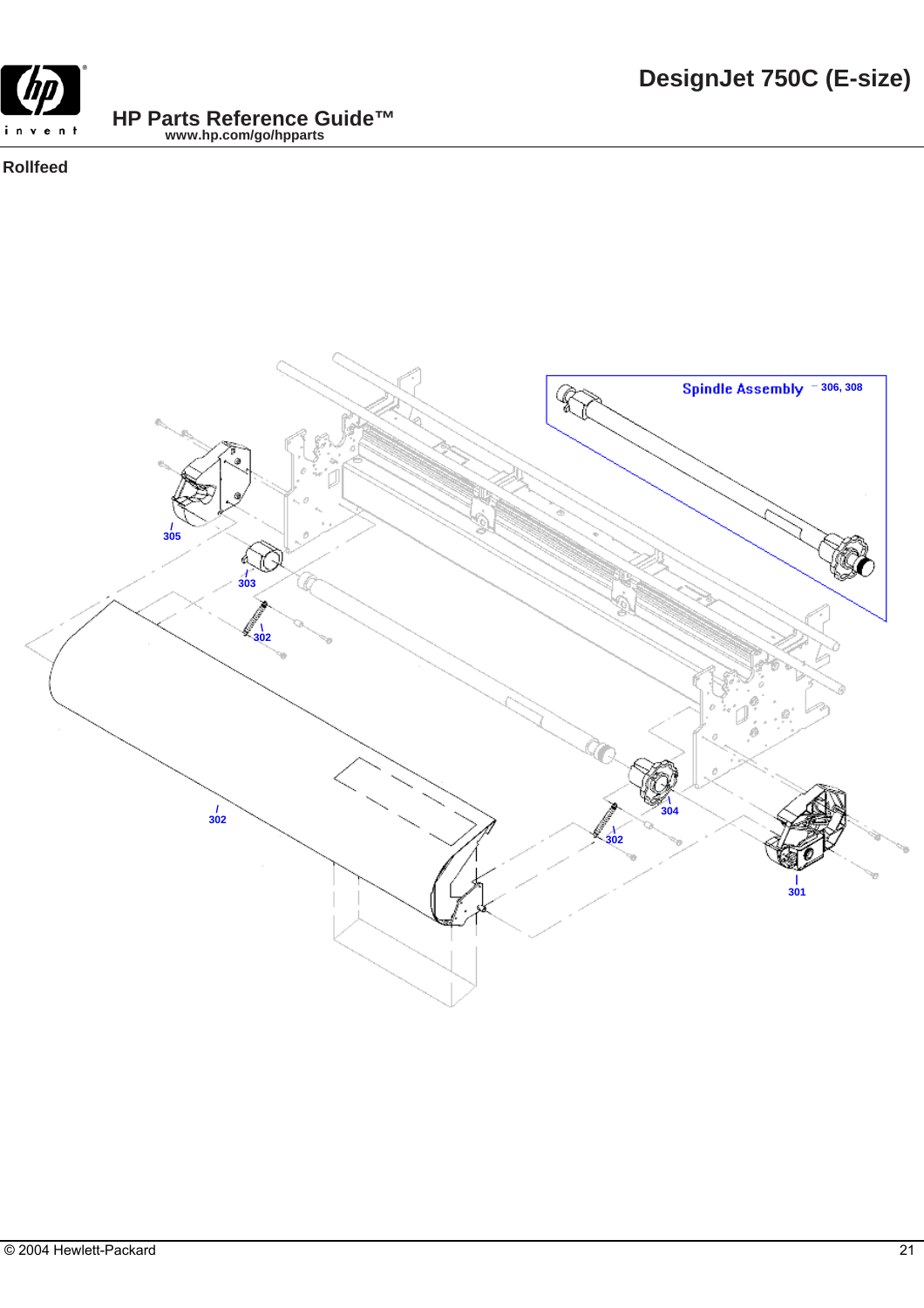

**Service Station and Primer**

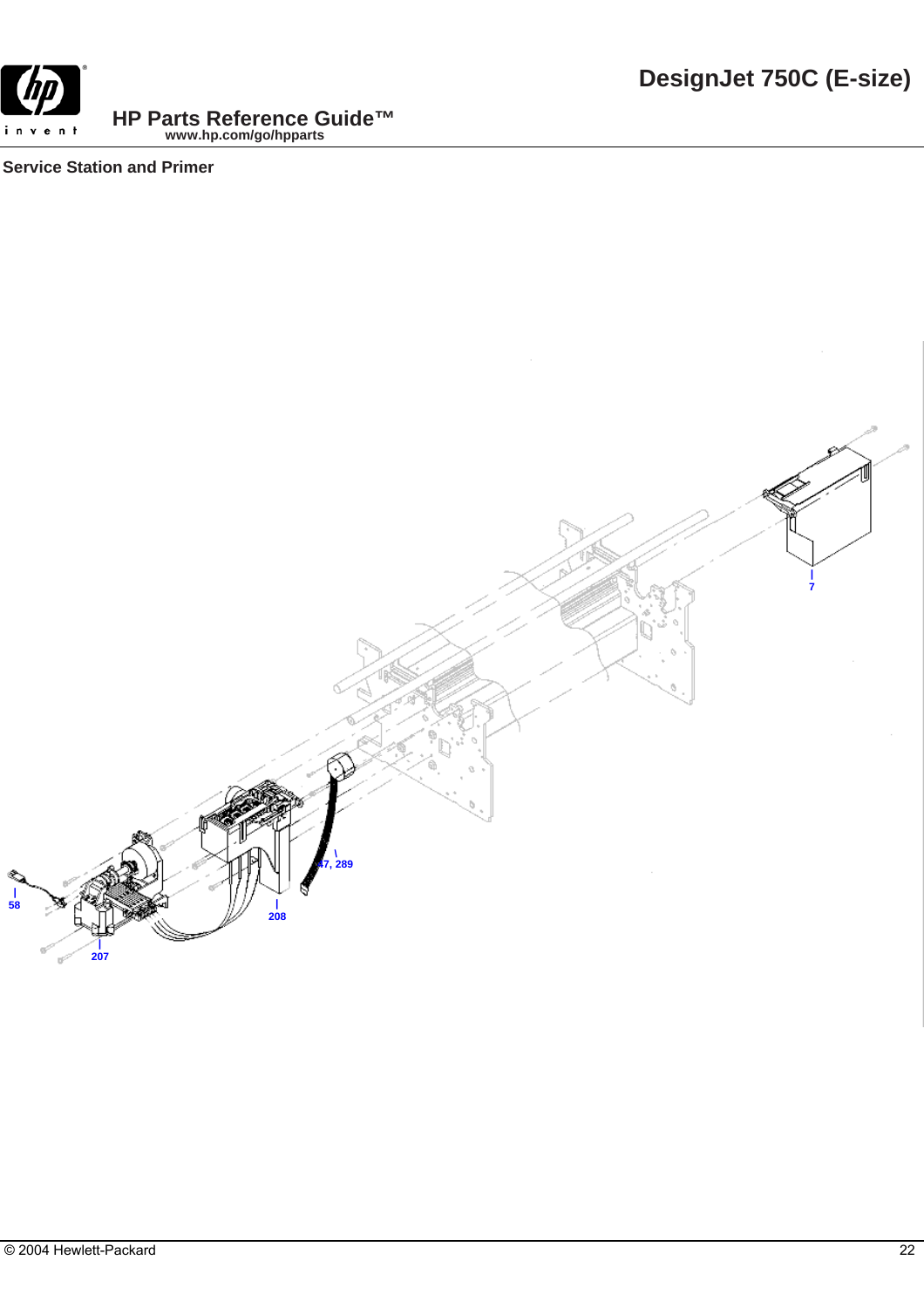

## **Stand**

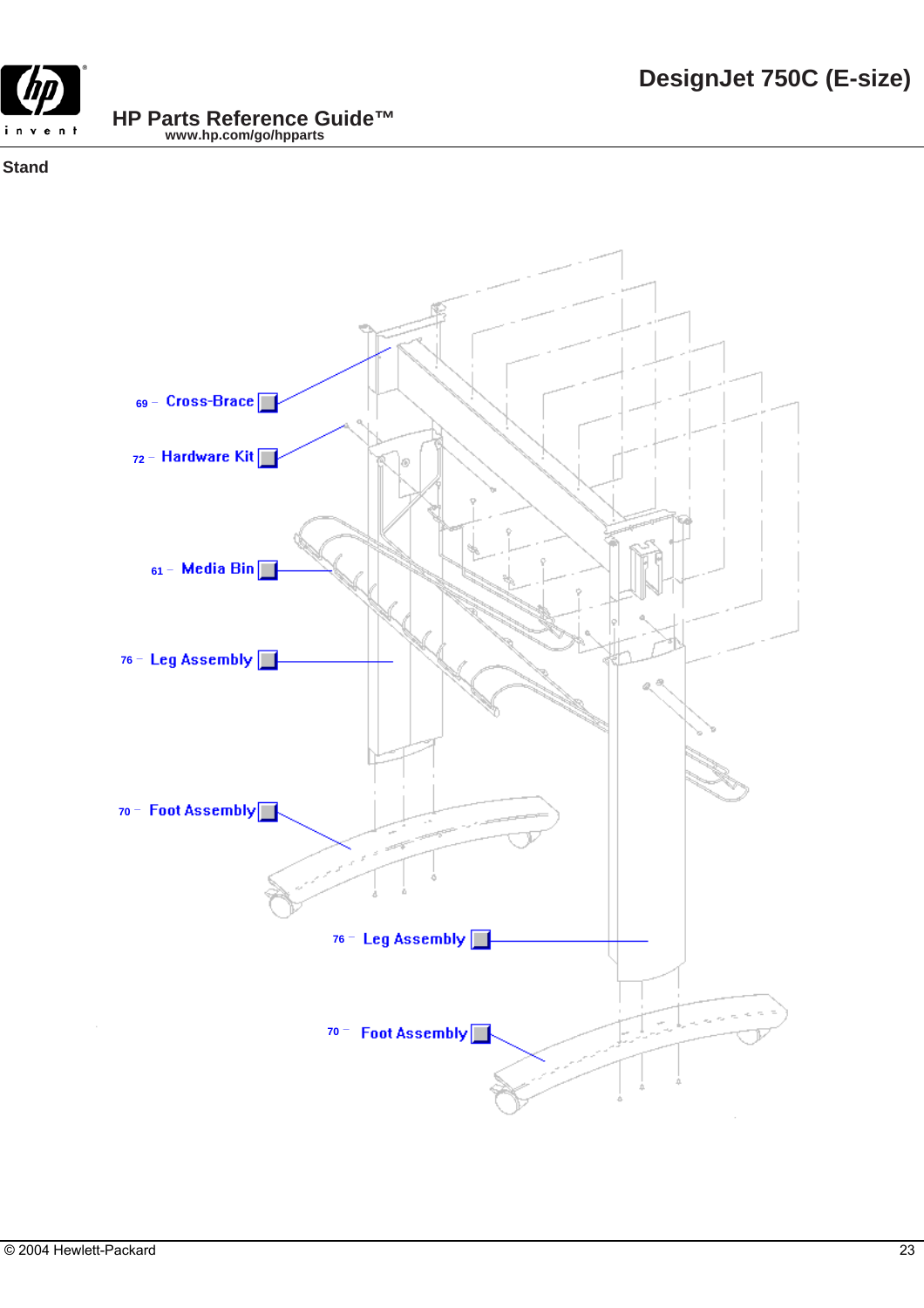

## **Starwheel Mount Assembly**

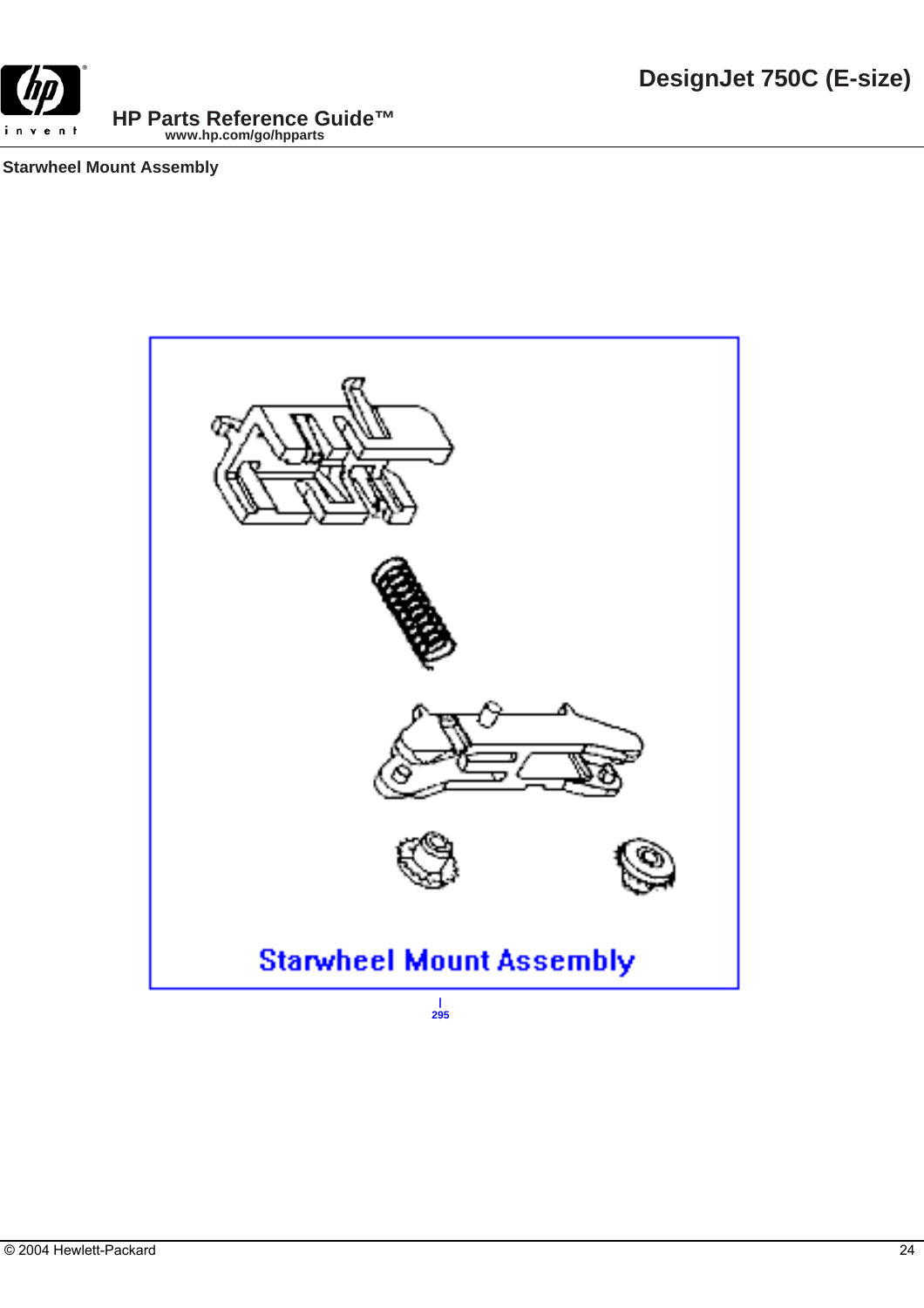

## **Window and Back Cover**

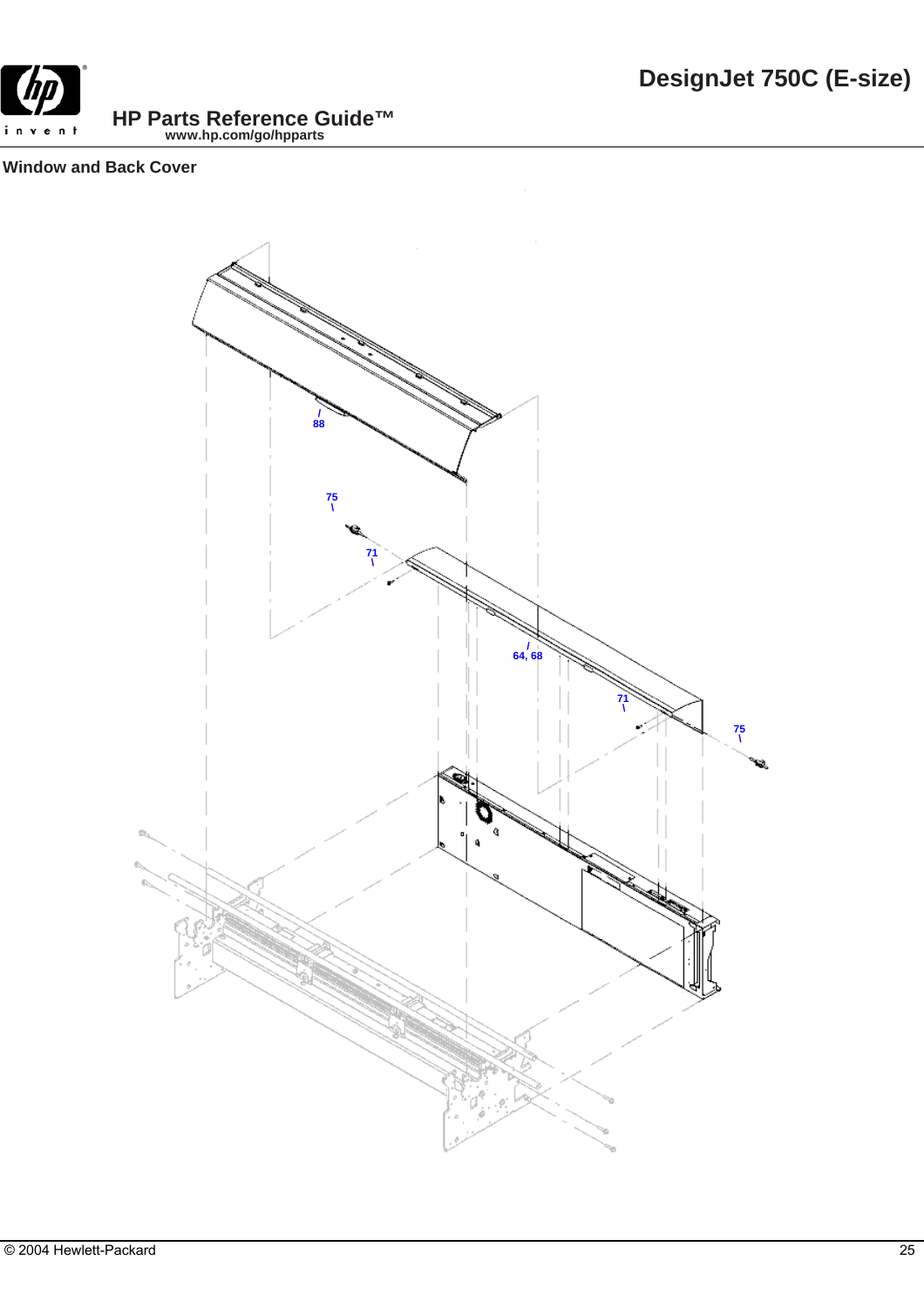

# **X-Axis Drive**

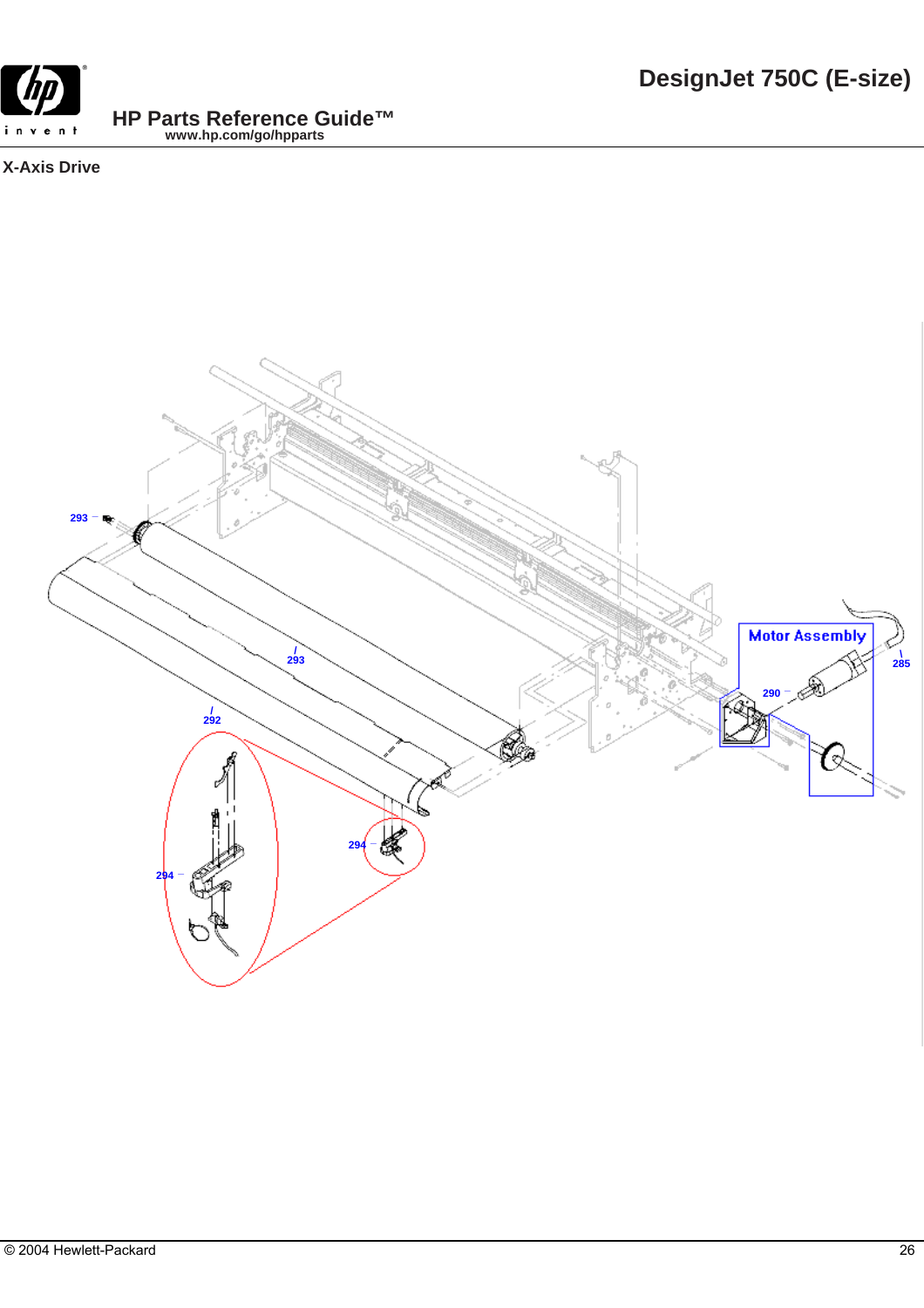

**Y-Axis Drive**